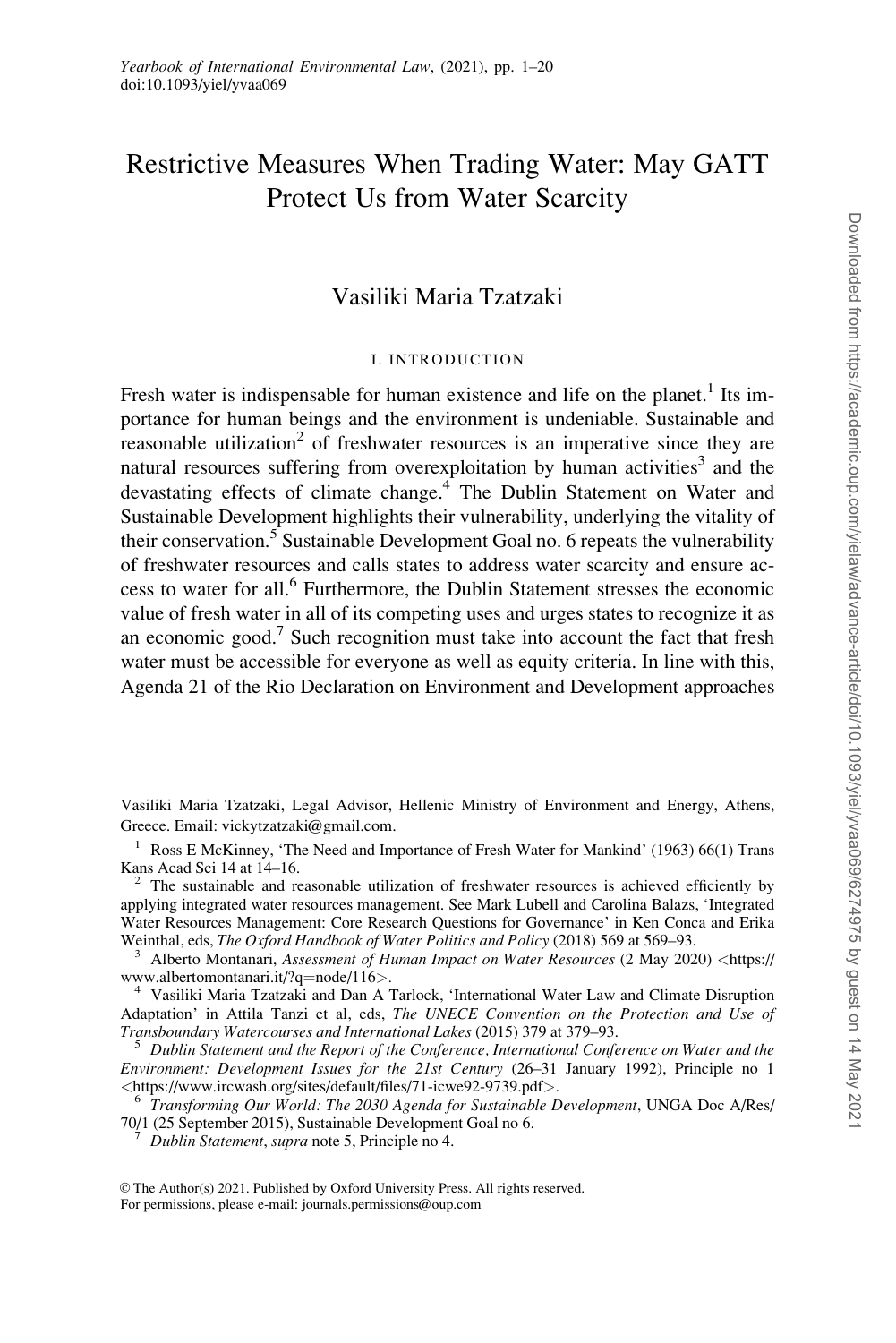water both as a natural resource and as a social and economic good, and it states that the users should be charged appropriately.<sup>8</sup>

For the purposes of this article, it is important to distinguish the terms 'fresh water' and 'freshwater resources'—the first term refers to the product of extraction from the resources, while the second refers to the resources in toto, the river  $basins<sup>9</sup>$ , which constitute management units and include quantitative and qualitative factors, both biotic and abiotic. This distinction is necessary in international water trade since fresh water, extracted from natural resources, is on the international market. Reality shows that water trade is popular among states, taking various technical forms and, thus, complicating its regulation.<sup>10</sup> In everyday life, fresh water is susceptible to costing and pricing on both the national and international levels.<sup>11</sup> In this context, it is crucial to set international water trade in a legal framework within a regime of international law in order to provide predictability for states and delineate their actions.

Since there is not a special regime or even explicit provisions for international water trade (in the sense of lex specialis<sup>12</sup>), the rules of the World Trade Organization (WTO) appear to be the most appropriate to apply. The WTO has been characterized as one of the most autonomous regimes of public international  $\mu$ <sup>13</sup> and its principles, agreements, and judicial bodies together create an independent nexus with the primary goal of reducing market barriers, promoting free trade among states, and enhancing cooperation.<sup> $14$ </sup> Until now, no disputes between its member states regarding fresh water trade have occurred.

<sup>8</sup> Agenda 21, 13 June 1992, UN Doc A/CONF. 151/26 (1992), ch 18 at para 8.<br><sup>9</sup> 'River basin means the area of land from which all surface run-off flows through a sequence of streams, rivers and, possibly, lakes into the sea at a single river mouth, estuary or delta.' Council Directive (EC) 2000/60 Establishing a Framework for Community Action in the Field of Water Policy [2000] OJ L327/1, art 2 at para 13 (Water Framework Directive). It should be noted that only 2.5 percent of world's water is fresh. The rest is saline and ocean based. Just 1 percent of our freshwater is easily accessible, with much of it trapped in glaciers and snowfields. In essence, only 0.007 percent of the planet's water is available to fuel and feed the whole of humanity. For more informa-

tion, see<https://www.nationalgeographic.com/environment/freshwater/freshwater-crisis/>>.<br><sup>10</sup> For international examples, see Josefina Maestu, ed, Water Trading and Global Water Scarcity:<br>International Experiences (2013).

<sup>11</sup> Yacov Tsur, 'On the Economics of Water Allocation and Pricing' (2009) 1(1) Ann Rev Resource Economics 513.<br><sup>12</sup> Fragmentation of International Law: Difficulties Arising from the Diversification and

Expansion of International Law: Report of the Study Group of the International Law Commission, Doc A/Cn.4/L.682 (13 April 2006) at paras 56–122.

<sup>13</sup> Andrew T Guzman, 'Global Governance and the WTO' (2004) 45(2) Harv Intl LJ 303 at 303; Pieter Jan Kuijper, 'The Law of GATT As a Special Field of International Law: Ignorance, Further Refinement or Self-Contained System of International Law?' (1994) 25 NYIL 227 at 227–57; Anja Lindroos and Michael Mehling, 'Dispelling the Chimera of "Self-Contained" Regimes: International Law and the WTO' (2005) 16(5) EJIL 857 at 857–77; Bruno Simma and Dirk Pulkowski, 'Of Planets and the Universe: Self-Contained Regimes in International Law' (2006) 17(3) EJIL 483 at 483–529.

Padideh Ala'i, 'The Vital Role of the WTO Appellate Body in the Promotion of Rule of Law and International Cooperation: A Case Study' (2019) 44 Y J Intl L Online 86 at 86–95. However, the coherence of the World Trade Organization (WTO) system is underscored by the current crisis (27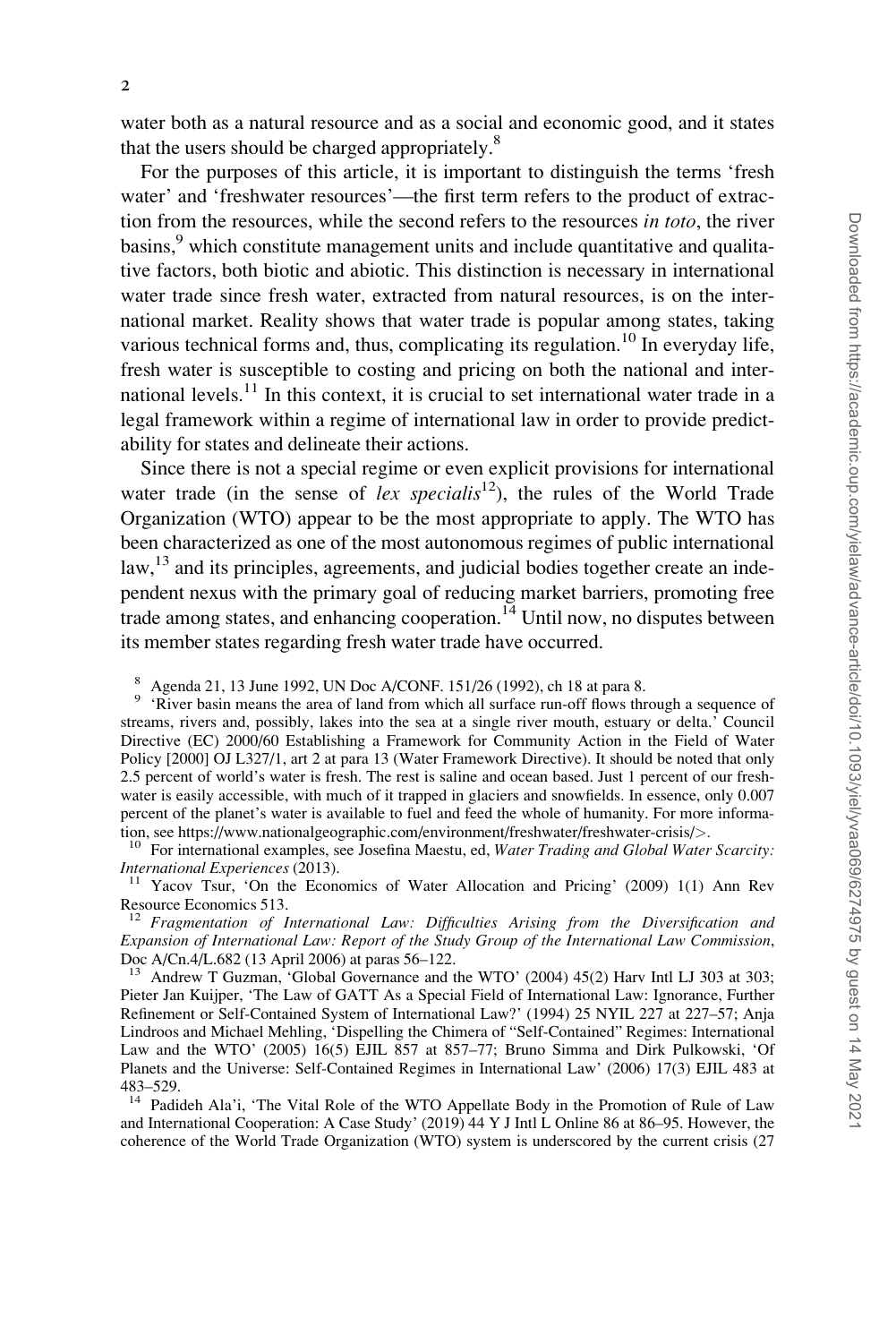The following analysis will attempt to shed light on the tripartite relationship between water trade, environmental protection of freshwater resources, and the WTO by answering certain questions: does water qualify as a good under the General Agreement on Tariffs and Trade (GATT); can trade restrictive measures be justified under the GATT's exceptions on the basis of environmental protection of freshwater resources; can arguments in favour of such environmental measures stand before the dispute settlement mechanisms of the WTO; and, in more simple terms, can the GATT's trade restrictive measures save us from water scarcity?<sup>15</sup> Before answering these questions, we must comprehend that water is a multidimensional good, expanding to all aspects of life, and, therefore, its regulation concerns all regimes of international law. However, the existing normative jungle of public international  $law<sup>16</sup>$  may trigger confusion, which can be avoided by including fresh water trade in the coherent framework of the WTO.

For methodological reasons, this article will be divided into two parts: the first part will examine certain GATT provisions and their applicability to fresh water trade, including the relevant exceptions that justify state restrictive measures in order to protect and preserve freshwater resources, while the second part will delve into the case law of the WTO, attempting to find representative examples that could provide useful guidance in future disputes on measures restricting or even prohibiting water trade between member states in cases like water scarcity that demand the conservation of freshwater resources.

#### II. GATT AND WATER TRADE: APPLICABLE PROVISIONS AND EXCEPTIONS

The aim of the WTO is to provide the institutional framework for the conduct of international trade relations among its members, $17$  recognizing the need to raise standards of living and allowing for the optimal use of the world's resources in accordance with the principle of sustainable development.<sup>18</sup> According to the GATT, states are allowed to develop the full use of the resources of the world and expand the production and exchange of goods.<sup>19</sup> Before dealing with the GATT's applicability on fresh water trade, it is important to explore in more detail the particularities of trading fresh water, either bottled or bulk.<sup>20</sup> Bottled

rangement, see <[https://trade.ec.europa.eu/doclib/press/index.cfm?id](https://trade.ec.europa.eu/doclib/press/index.cfm?id=2127)=[2127](https://trade.ec.europa.eu/doclib/press/index.cfm?id=2127)>.<br><sup>15</sup> General Agreement on Tariffs and Trade, 1994, 55 UNTS 194 (GATT).<br><sup>16</sup> Anja Lindroos, 'Addressing Norm Conflicts in a Fragmented Legal System Lex Specialis' (2005) 74(1) Nordic J Intl L 27 at 31.

Marrakesh Agreement Establishing the World Trade Organization, 1994, 1867 UNTS 154, art II at para 1 (WTO Agreement).

<sup>18</sup> Ibid, preamble at para 1.<br><sup>19</sup> GATT, *supra* note 15; WTO Agreement, *supra* note 17, Annex 1a.<br><sup>20</sup> Due to its complicated technical status in international trade, virtual water or water embedded in products will not be examined in this article.

March 2020) regarding its two-step dispute settlement mechanism, which is reflected in the contingency appeal arrangement established by the European Union (EU) and fifteen WTO member states, allowing them to bring appeals and solve trade disputes among them. For more information on the ar-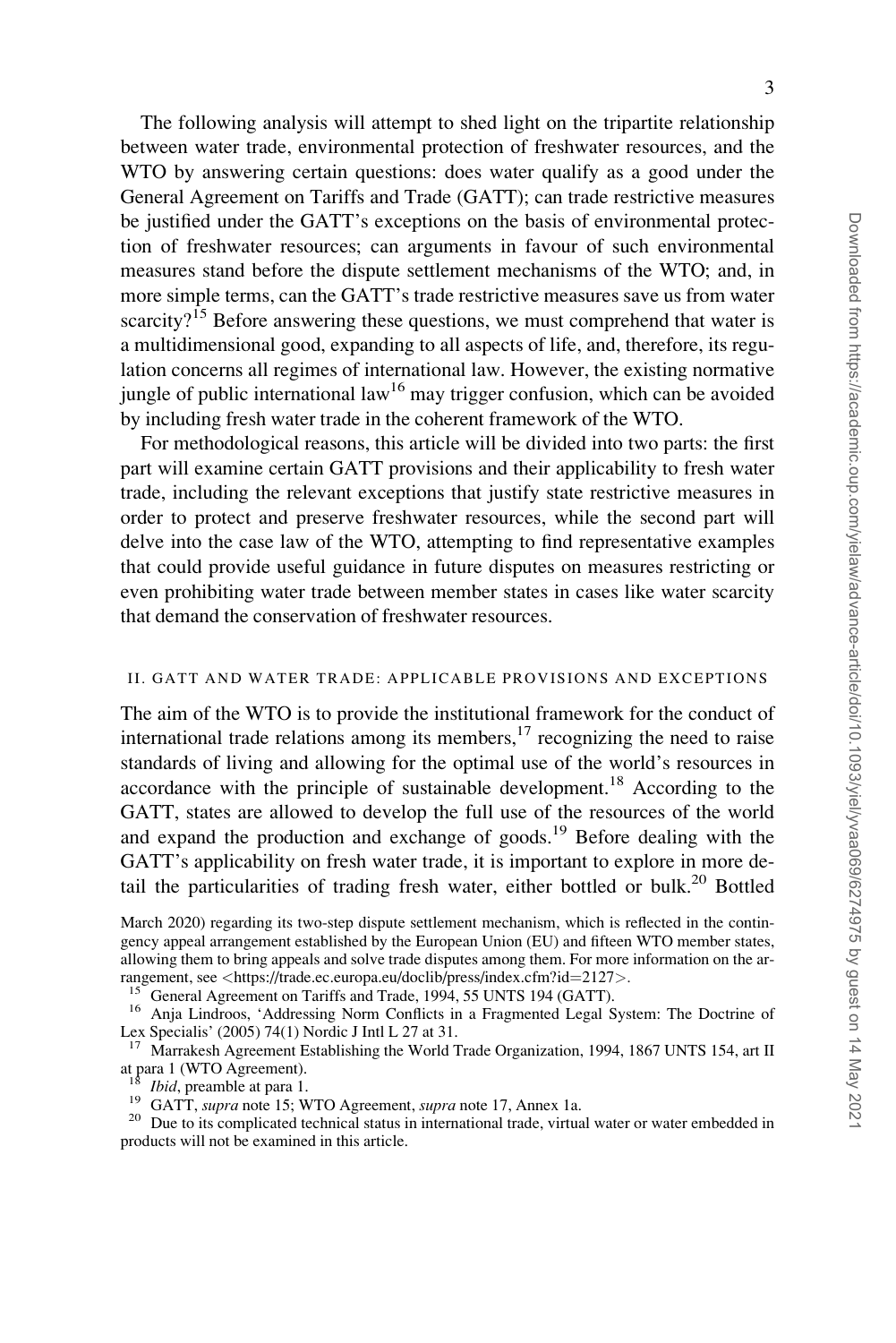water is the most common way for the commercialization of what is extracted from natural resources, $2<sup>1</sup>$  and a part of the consumer community prefers it over tap water.<sup>22</sup> At the same time, campaigns on the drawbacks of drinking bottled water are increasing, while the war against it focuses on the negative effects of its production on the environment. $^{23}$  Indeed, bottle production demands great quantities of energy,  $24$  while it diffuses pollutants into both the air and water. Energy and fuels are also consumed for the transportation of bottled water both in national as well as international markets.<sup>25</sup> Water abstraction for bottled water imposes extra burden on the ecosystems since it exacerbates the existing problem of water depletion, especially in countries that face water shortages.<sup>26</sup>

Bottled water is accepted by states as a tradable commodity subject to the rules of international trade.<sup>27</sup> Notifications on technical and sanitary regulations and standards concerning bottled water under the Agreement on Technical Barriers to Trade are indicative.<sup>28</sup> In the GATT, bottled water is not referred to explicitly as a 'product.' According to Annex I, any product of farm, forest or fishery, or mineral in its natural form or that has undergone such processing as is customarily required to prepare it for marketing in substantial volume in international trade is a 'primary product.<sup>29</sup> Given that bottled water undergoes certain processing and that it is distributed in international markets in large quantities, it can be argued that it falls within the definition of a 'primary product' and therefore lies within the GATT's regulatory framework.

Regarding bulk water, during the last several years, its exports have been increasing, being popular especially in areas of the planet relying on seawater desalination.<sup>30</sup>

<sup>26</sup> Vasiliki Maria Tzatzaki, Water in Public International Law (2012) at 22 (in Greek). <sup>27</sup> Alix Gowlland Gualtieri, 'Legal Implications of Trade in "Real" and "Virtual" Water

Resources' in Philippe Culet et al, eds, Water Law for the Twenty-First Century: National Aspects of Water Law Reform in India (2009) 59 at 63.<br><sup>28</sup> Committee on Technical Barriers to Trade, Spring Water and Bottled Drinking Water,

Notification by the United Kingdom, Doc G/Tbt/N/Gbr/14 (7 June 2006); Agreement on Technical Barriers to Trade, 1994, 1868 UNTS 120.<br><sup>29</sup> GATT, *supra* note 15, Annex I, art XVI, section B at para 2.

<sup>30</sup> One example of bulk water trade as a response to seawater desalination is the contract signed between Arctic Blue Waters, Pure Kuwait Water Trade Company, and Pure Bahrain Bottling and Water Company on 11 August 2016. The intention was to export water by food grade tanker ships from Canada to the gulf countries. See <[http://www.arcticbluewaters.com/news-article/57add9c4b4730/](http://www.arcticbluewaters.com/news-article/57add9c4b4730/bulk-water-contract-signed) [bulk-water-contract-signed](http://www.arcticbluewaters.com/news-article/57add9c4b4730/bulk-water-contract-signed)>.

<sup>&</sup>lt;sup>21</sup> Scott S Slater, 'State Water Resource Administration in the Free Trade Agreement Era: As Strong As Ever' (2007) 53 Wayne L Rev 649 at 651–2.

<sup>&</sup>lt;sup>22</sup> Miguel F Doria, 'Bottled Water versus Tap Water: Understanding Consumers' Preferences' (2006) 4(2) J Water Health 271 at 275.

<sup>&</sup>lt;sup>23</sup> Robert Glennon, 'Tales of French Fries and Bottled Water: The Environmental Consequences of Groundwater Pumping' (2007) 37(3) Envtl L 3 at 3–13.

<sup>&</sup>lt;sup>24</sup> Peter H Gleick and Heather Cooley, 'Energy Implications of Bottled Water' (2009) 4(1) Envtl Research Letters 1 at 1–6.<br><sup>25</sup> Krisy Gashler, 'Thirst for Bottled Water Unleashes Flood of Environmental Concerns,' Ithaca

Journal (8 June 2008) <[http://www.holistichealthsolutions.com/KangenWater/files/USA\\_Today\\_](http://www.holistichealthsolutions.com/KangenWater/files/USA_Today_Bottled_Water_Article.pdf)Bottled Water\_Article.pdf>.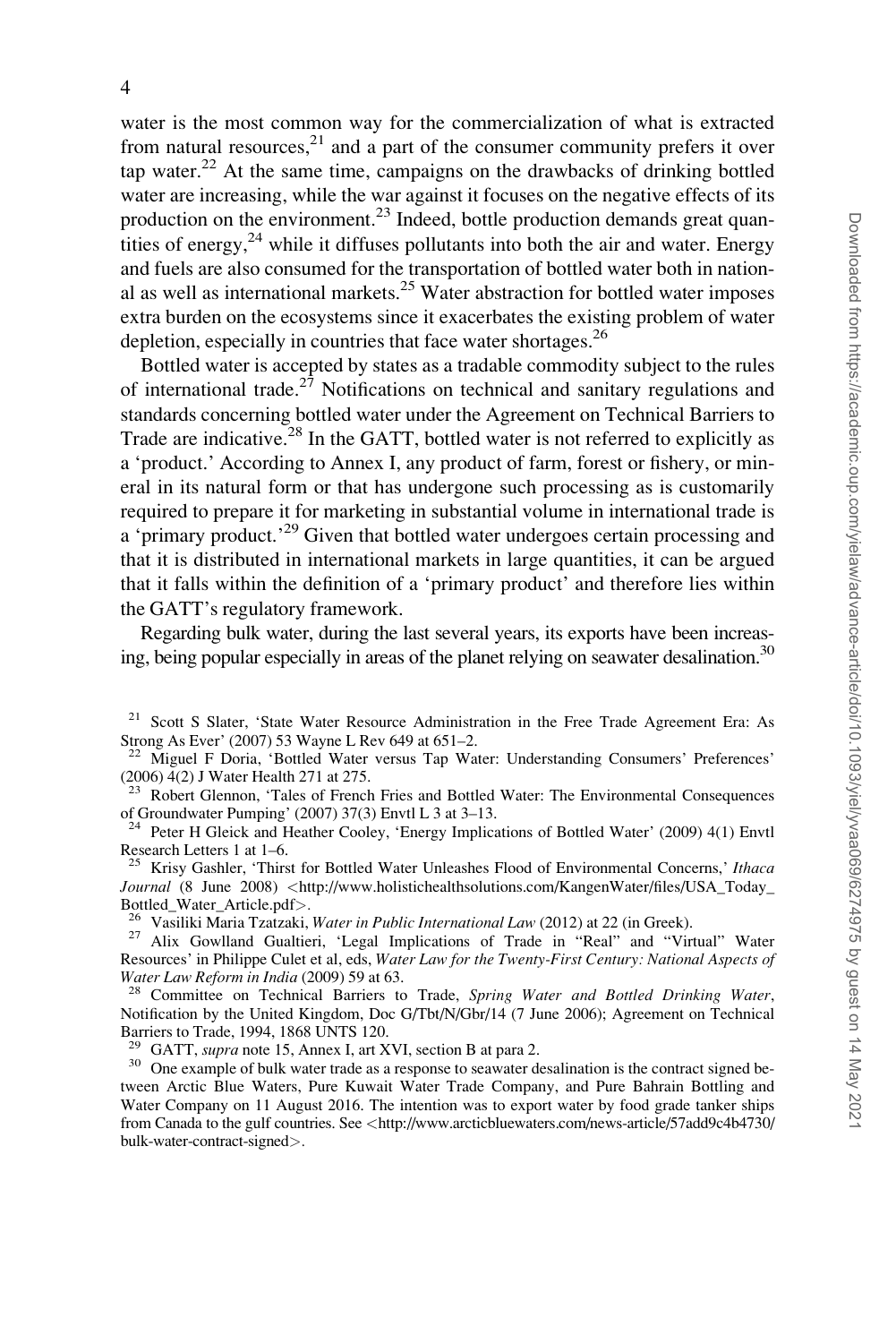There is a lot of debate whether bulk water is a product (like bottled water) and subject to the GATT's provisions.<sup>31</sup> Examining the criteria for the definition of a primary product, we find that bulk water is removed from natural resources in large quantities, it is not packaged, it remains in its natural form, and, from the moment of its extraction, it becomes completely different from the water that flows in the river basin. It is the result of human interference with the natural resource, which is processed and distributed in large quantities, most commonly by pipelines or super tankers.<sup>32</sup> Since it fulfils the criteria of 'primary products,' why exclude it and not consider it a tradable good under the GATT?<sup>33</sup>

A positive answer to this question is corroborated by the fact that water (both bottled and bulk) is included in the Harmonized Commodity Description and Coding System, developed under the auspices of the World Customs Organization,  $34$  which serves as the basis for identifying products for setting tariffs under the GATT<sup>35</sup> and also for interpreting the GATT.<sup>36</sup> Moreover, given the fact that the GATT's provisions do not exempt it, *a contrario*, it could be argued that water falls within its regulatory framework as a product of international trade. $37$  Consequently, while bottled water is the least disputable means of water trade, there is yet to be a generally accepted conclusion whether bulk water should be considered as a good when imported and exported between states.<sup>38</sup> By accepting that both bottled and bulk water are tradable goods in the global market, the GATT's provisions are applicable.

<sup>31</sup> See Fitzgerald Temmerman, Trade in Water under International Law: Bulk Freshwater, Irrigation Subsidies and Virtual Water (2017) at 43–50; Anne Nadakavukaren, Our Global Environment: A Health Perspective (7th edn, 2011) at 414.

<sup>32</sup> Mirielle Cossy, 'Le statut de l'eau en droit international économique: principaux aspects au regard des règles de l'organisation mondiale du commerce' in Boisson De Chazournes and SM Salman, eds, Water Resources and International Law (2005) 169 at 175–8. There is also a distinction in bulk water trade between fresh water that is merely dammed or flooded and bulk fresh water that is redirected by pipeline to a certain destination from where it can be further processed. Temmerman, supra note 31 at 30. The technical aspects of dammed or diverted water are rather complicated and require extended analysis, which falls outside the scope of this article.

 $33$  According to Urueña, international economic law has become the default language of global water governance. René Urueña, 'International Trade Law and Fragmentation in Water Regulation' (2009) 6(1) US-China L Rev 50 at 50–66.

<sup>34</sup> Harmonized Commodity Description and Coding System, World Customs Organization Heading 22.1 (6th edn, 2017) <[https://www.ana.gob.pa/w\\_ana/images/ana\\_pdf/arancel/arancel\\_](https://www.ana.gob.pa/w_ana/images/ana_pdf/arancel/arancel_2016/sh_en_2017.pdf)<br>2016/sh\_en\_2017.pdf>.<br><sup>35</sup> European Communities – Customs Classification of Europe Bouslass Clientes G. (1998)

European Communities – Customs Classification of Frozen Boneless Chicken Cuts, Appellate Body Report, WT/DS269/AB/R, WT/DS286/AB/R (12 September 2005).

 $36$  European Communities - Customs Classification of Certain Computer Equipment, Appellate Body Report, WT/DS62/AB/R, WT/DS67/AB/R, WT/DS68/AB/R (5 June 1998). See also Thomas Cottier, Matthias Oesch and Thomas M Fisher, International Trade Regulation, Law and Policy in the WTO, The European Union and Switzerland: Cases, Materials and Comments (2005) at 603.<br><sup>37</sup> Esther J De Haan, 'Balancing Free Trade in Water and the Protection of Water Resources in

GATT' in Edward HP Brans et al, eds, The Scarcity of Water: Emerging Legal and Policy Responses (1997) 245 at 245–58.

<sup>38</sup> Isable Dendauw, 'The Great Lakes Region and Bulk Water Exports, Issues of International Trade in Water' (2000) 25(4) Water Intl 565 at 565–71.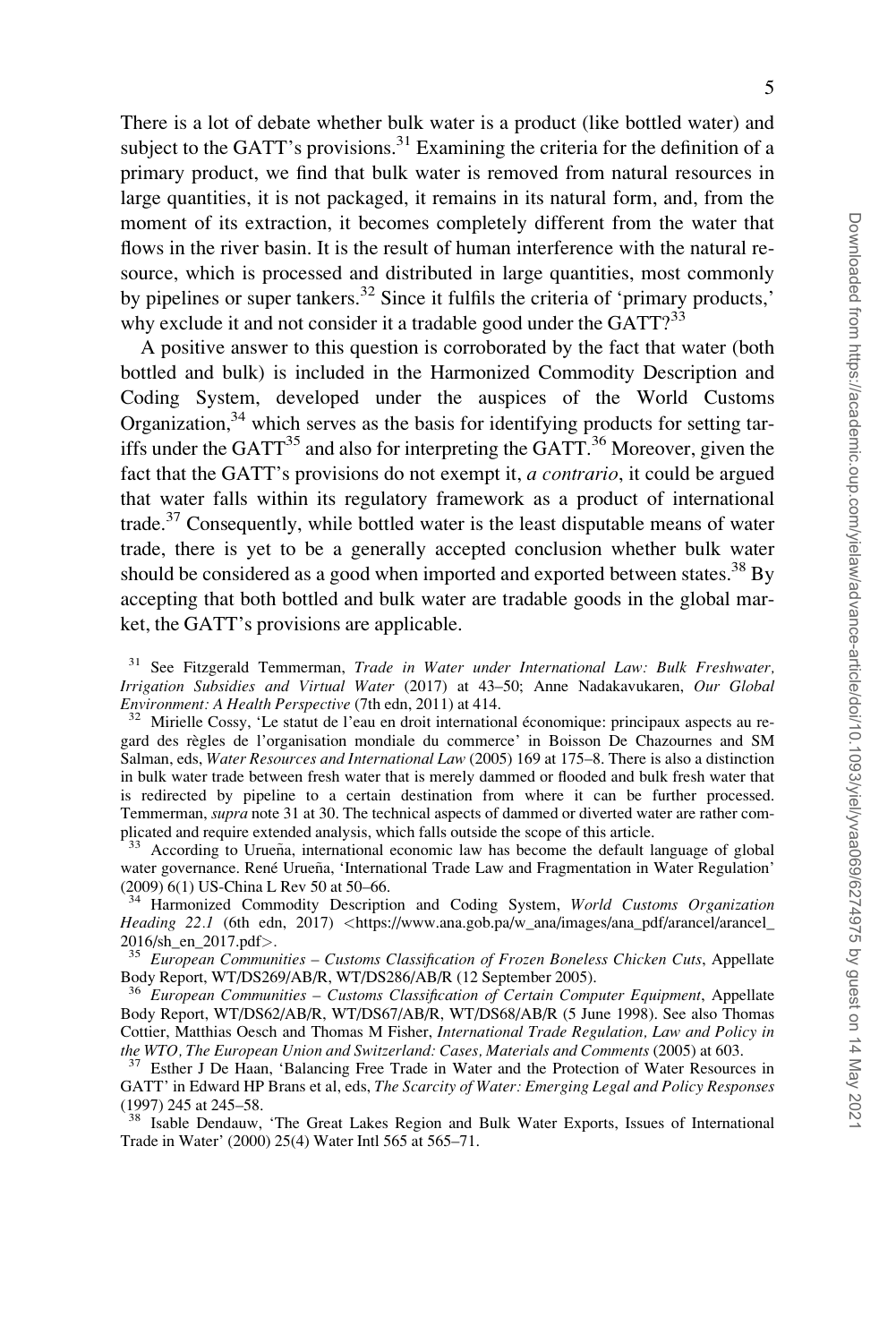The cornerstone rules of the GATT are Articles I, III, and XI. Specifically, Article I introduces the most favoured nation clause,  $39$  according to which member states shall grant equal treatment of like products originating in, or destined for, the territories of all other contracting parties.<sup>40</sup> In other words, member states are not allowed to provide any advantage, favour, privilege, or immunity to only one importing or exporting WTO member state of fresh water, in case there is more than one fresh water importing or exporting member state. Article III introduces the national treatment principle, $41$  which states that:

The contracting parties recognize that internal taxes and other internal charges, and laws, regulations and requirements affecting the internal sale, offering for sale, purchase, transportation, distribution or use of products, and internal quantitative regulations requiring the mixture, processing or use of products in specified amounts or proportions, should not be applied to imported or domestic products so as to afford protection to domestic production.42

According to this article, once a good has entered a market, the treatment that shall be applied to it must be equal to that applied in other domestic and/or foreign goods. Member states are prohibited to discriminate between domestic and foreign goods, according to their production process. For example, when importing bottled water, a member state cannot adopt and apply specific legislation for the imported product when this legislation is not or cannot be applicable to domestic bottled water. Paragraph 4 of the same article provides that member states shall not accord less favourable treatment to imported products than that provided to like products of national origin.<sup>43</sup>

The term 'like products' found in GATT Articles I and III plays an important role in the treatment granted.<sup>44</sup> The question that arises is under which circumstances one imported product is considered to be a 'like product' to the domestic one. In water trade, any given answer is rather complicated because it needs to be holistic and take into consideration numerous factors and not merely concern taxation or tariff classification. These include technical elements, such as physical, chemical, inorganic, and mineral characteristics and must be examined between two water products in order to confirm that they are 'like products.' Furthermore, according to the first paragraph of GATT Article XI, no prohibition or restriction shall be instituted or maintained by any member state on the importation of any product of the territory of any other contracting party or on the export of any

<sup>&</sup>lt;sup>39</sup> Michael J Trebilcock and Robert Howse, The Regulation of International Trade (3rd edn, 2005) at 49.<br> $^{40}$  GATT, *supra* note 15, art I.

<sup>&</sup>lt;sup>41</sup> Peter Van Den Bossche, *The Law and Policy of the World Trade Organization* (2005) at 326.<br><sup>42</sup> GATT, *supra* note 15, art III.<br><sup>43</sup> *Ibid*, art III at para 4.<br><sup>43</sup> *Won-Mog Choi, Like Products in International Trade* Jurisprudence (2003).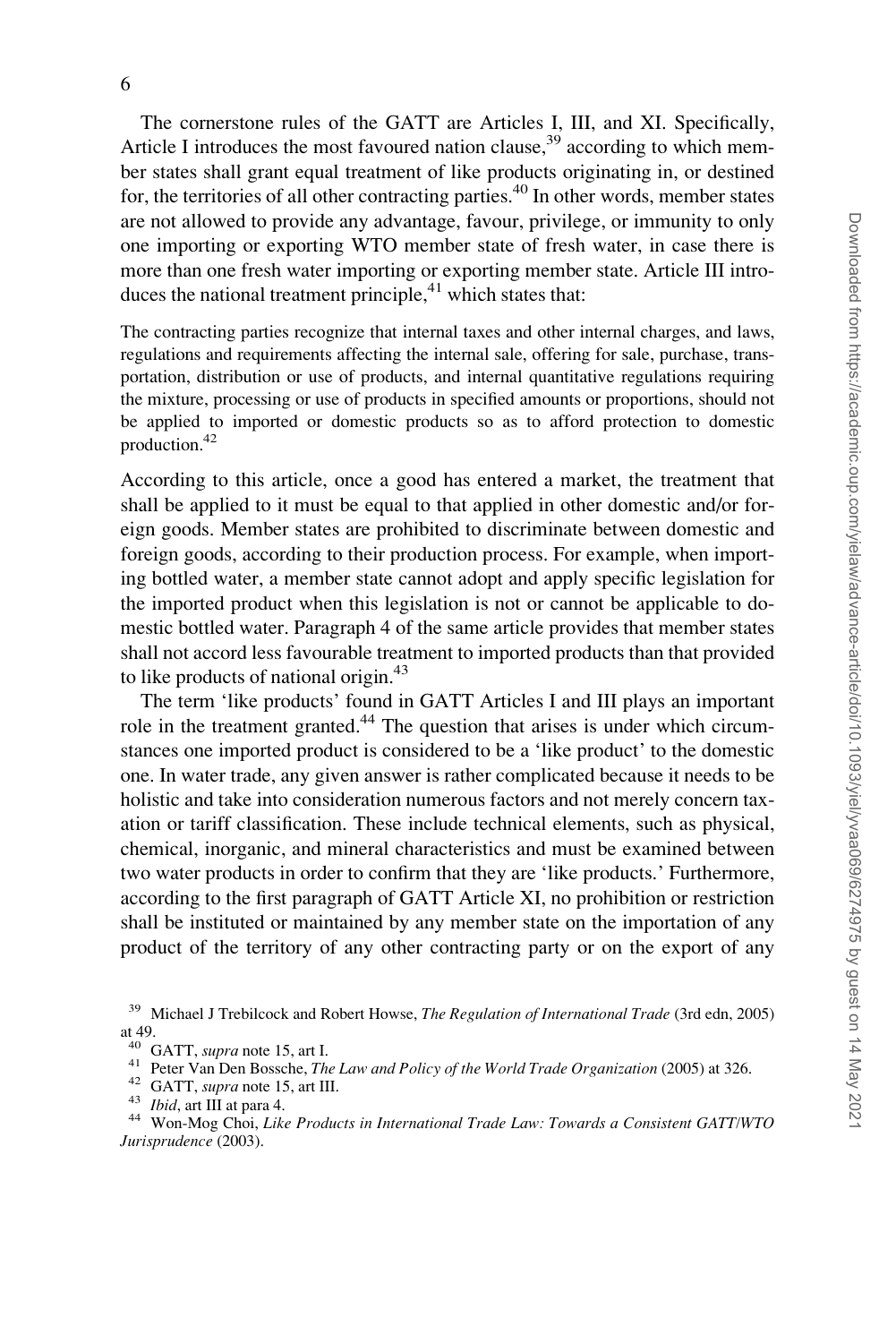product destined for the territory of any other member state.<sup>45</sup> When trading water, this rule poses a limitation on WTO member states since it dictates that they must refrain from adopting national policies or legislation that prohibit or restrict imports or exports.

Exceptions to the aforementioned rule are included in the second paragraph of Article XI. National prohibitions or restrictions are forbidden and constitute a deviation from Article XI, paragraph 1, unless they are covered from the exceptions provided in the next paragraph. In cases of international water trade, paragraph 2(a) is the most appropriate since it permits the adoption of temporal prohibitions or restrictions in order to prevent or relieve critical shortages of foodstuffs or other products essential to the exporting contracting party.<sup>46</sup> This exception sets specific requirements, applied cumulatively: (1) the measure has to be temporal and (2) the measure has to be adopted for the prevention or relief of critical shortages of food or other products essential to the exporting contracting party.

Specifically, in order to be justified, the restrictive measures must have a specific time frame, $47$  and, at the same time, they must respond to an extreme situation, which is defined as critical shortages of food or other products that are essential for a nation. The word 'critical' sets the threshold; however, it does so without providing for the criteria that define it. In water trade, the link between a restrictive measure and the necessity it calls to serve can be identified on the basis of the term 'critical shortages of food'; freshwater resources are without doubt essential for states, interlinked with national sovereignty, environmental security, <sup>48</sup> and food production, $49$  and, thus, a restrictive measure in situations where water is not sufficient for food production can trigger the exception of paragraph  $2(a)$ Article XI of the GATT. $50$  Extreme weather events that are able to cause water scarcity and, consequently, critical food shortages<sup>51</sup> include, *inter alia*, droughts or unexpected drinking water contamination due to accident or natural

<sup>&</sup>lt;sup>45</sup> GATT, *supra* note 15, art XI at para 1.<br><sup>46</sup> *Ibid* at para 2(A).<br><sup>47</sup> The specific time frame results in a 'fixed-time-limit' for the restrictive measure. Valerie Hughes and Gabrielle Marceau, 'WTO and Trade in Natural Resources' in Laurence Boisson De Chazournes, Christina Leb and Mara Tignino, eds, International Law and Freshwater: The Multiple Challenges (2013) 266 at 267.<br><sup>48</sup> Jutta Brunnée and Stephen J Toope, 'Environmental Security and Freshwater Resources: A

Case for International Ecosystem Law' (1994) 5(1) YIEL 41 at 41–76; Jutta Brunnée and Stephen J Toope, 'Environmental Security and Freshwater Resources: Ecosystem Regime Building' (1997) 91(1) AJIL 26 at 26–59.

<sup>&</sup>lt;sup>49</sup> Chi Zhang et al, 'Water-Energy-Food Nexus: Concepts, Questions and Methodologies' (2018) 195 J Cleaner Prod 625 at 625–39.

<sup>&</sup>lt;sup>50</sup> For the relationship between international law and water scarcity, see Edith Brown Weiss, International Law for a Water-Scarce World (2013).<br><sup>51</sup> The impacts of climate change in freshwater resources also affect food production. Johan

Rockström, Louise Karlberg and Malin Falkenmark, 'Global Food Production in a Water-Constrained World: Exploring Green and Blue Challenges and Solutions' in R Quentin Grafton and Karen Hussey, eds, Water Resources Planning and Management (2011) 131 at 132–3.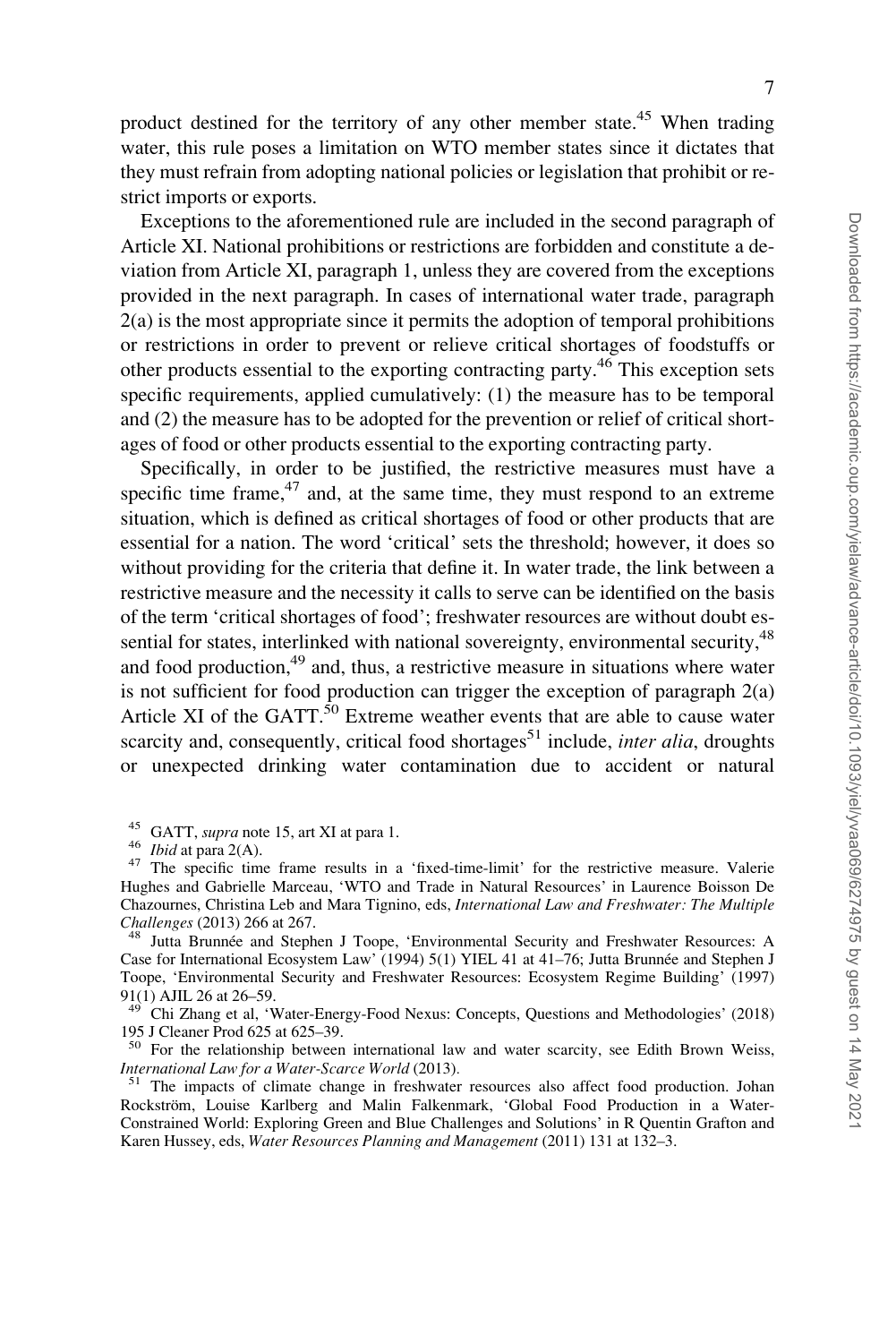disasters.52 For the adoption of a restrictive measure in water trade on the basis of Article XI, paragraph 2(a), careful consideration and a balance between the purpose of the measure (conservation of freshwater resources), on the one hand, and food security, on the other, is necessary.<sup>53</sup>

While paragraph 2 is an incorporated exception to the first paragraph of Article XI, Article XX sets the general exceptions, which allow member states to deviate from the rest of the GATT's provisions in order to protect certain interests. The restrictive measures must rely on a list of ten general categories, two of which are the most suitable for international water trade:

Subject to the requirement that such measures are not applied in a manner which would constitute a means of arbitrary or unjustifiable discrimination between countries where the same conditions prevail, or a disguised restriction on international trade, nothing in this Agreement shall be construed to prevent the adoption or enforcement by any contracting party of measures: ...

(b) necessary to protect human, animal or plant life or health; ...

(g) relating to the conservation of exhaustible natural resources if such measures are made effective in conjunction with restrictions on domestic production or consumption.<sup>54</sup>

The first exception of subparagraph (b) refers to the adoption of state restrictive measures for the protection of human, animal, or plant life or health. Given the indispensability of water for human life and health, $55$  restrictive measures for the preservation of good quality water in a sufficient quantity can be justified. As a counter-argument, an affected member state could claim that the negative consequences of such a measure in international trade are disproportionate to the goal—the protection of biodiversity—and, thus, the adopted measure is not necessary.56

The second exception of subparagraph (g) incorporates two requirements that must be met cumulatively: the measure adopted must aim at the preservation of 'exhaustible natural resources' and, at the same time, restrictive measures must be adopted in domestic production or consumption. The starting point for the adoption of a restrictive measure justified under subparagraph (g) of Article XX in international water trade is the following question: are freshwater resources 'exhaustible natural resources'? The debate on the status of freshwater resources and, particularly, whether they are renewable or exhaustible is depicted, on the

<sup>&</sup>lt;sup>52</sup> Edith Brown Weiss, 'Water Transfers and International Trade Law' in Edith Brown Weiss, Laurence Boisson de Chazournes and Nathalie Bernasconi-Ostewalder, eds, Fresh Water and *International Economic Law* (2005) 61 at 71.<br><sup>53</sup> This is also provided in the agreement on agriculture. Agreement on Agriculture, 1994, 1867

UNTS 410, art 12 at para 1.

<sup>&</sup>lt;sup>54</sup> GATT, *supra* note 15, art XX at paras (b), (g).<br><sup>55</sup> Human Right to Water and Sanitation, UNGA Resolution A/Res/64/292 (28 July 2010), Agenda Item 48.

<sup>56</sup> Francesco Sindico, 'Water Export Bans for Environmental Purposes before the WTO: A Reflection of the Difficult Relationship between Trade and the Environment' (2007) 60 RHDI 153 at 153–72.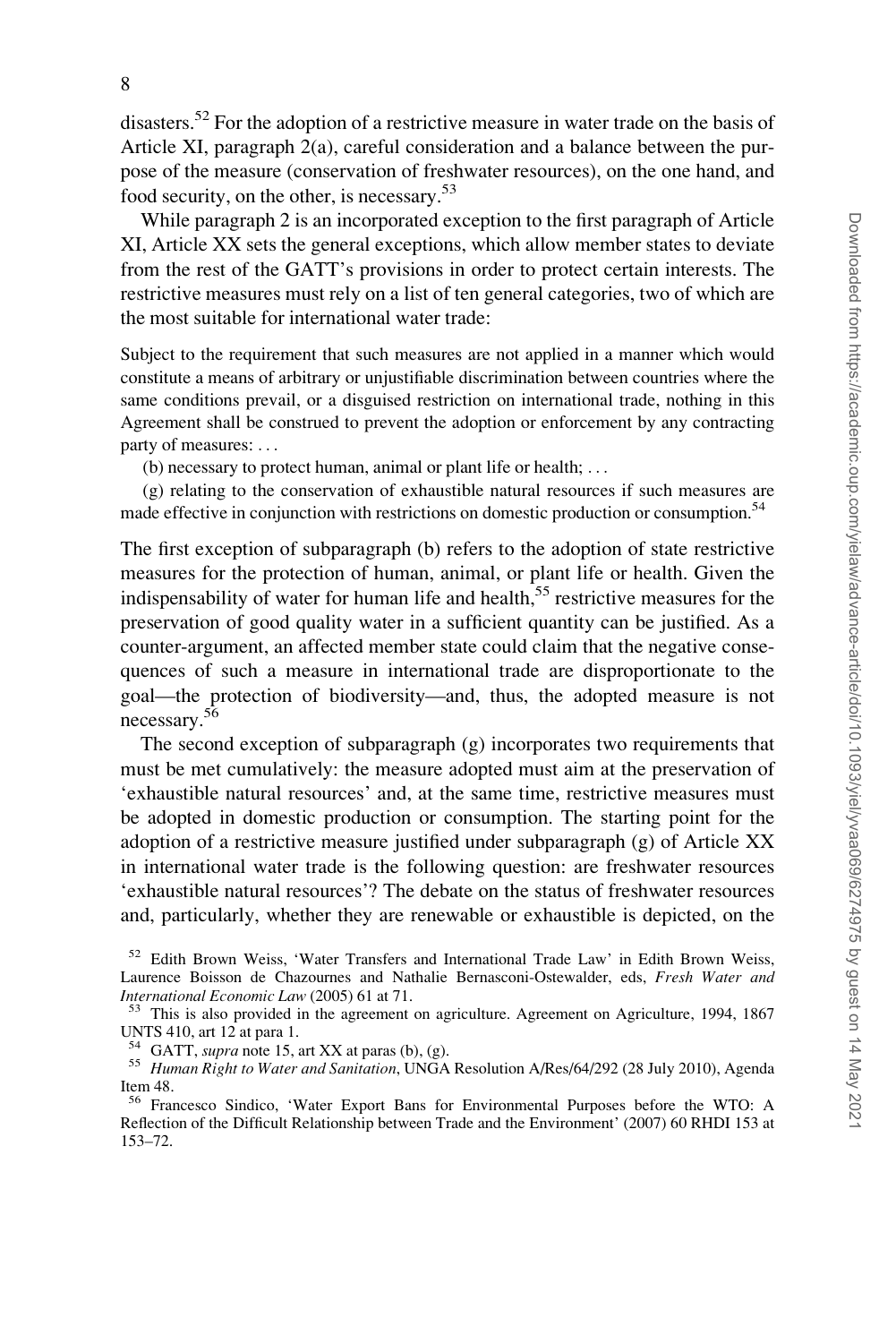one hand, in the preamble of the Water Framework Directive, which states that surface water and ground water are in principle renewable natural resources<sup>57</sup> and, on the other hand, the Dublin Principles, according to which water resources are finite.58

A negative answer to the above question is based on the fact that water moves in a hydrological cycle, and, hence, water resources have the ability to recharge.<sup>59</sup> A positive answer chooses to approach the issue in an integrated manner,  $60^{\circ}$  recognizing the equilibrium between utilization and supply. Sustainable Development Goal no. 6 is a fine example of this approach, focusing on the need to increase water use efficiency across all sectors and ensure sustainable withdrawals and supply of fresh water in order to address water scarcity.<sup>61</sup>

It is true that, in certain regions of the planet, especially arid or semi-arid regions, the pace of water renewal is slower than the pace of its utilization, which is also affected by climate change, resulting in the reduction of water quantity and the occurrence of water scarcity. $62$  Especially when it comes to the extraction of groundwater, it has been observed that it can exceed replenishment, and, in cases where humans have overexploited water resources, it may become nonrenewable or exhaustible. In addition, geological formations of groundwater, such as confined aquifers, which is ground water that is not related to a watercourse,<sup>63</sup> has shown that the recharge of certain freshwater resources presents difficulties and weaknesses. For conservation purposes, it would be wiser to treat such cases of freshwater resources as 'exhaustible natural resources' rather than as a renewable resource.

The question of whether freshwater resources are renewable or exhaustible should be answered on an ad hoc basis and in a holistic manner, taking into account the morphological characteristics of the river basin, water uses, and the rate of water replenishment. The word 'exhaustible' itself entails a risk (and not a certainty) and the possibility for the natural resources to become extinct if not treated viably. Of course, the vital importance of water for human life, health, and the environment must be addressed in every case. The need to conserve freshwater resources, in cases and places where they are in danger, is a strong

<sup>57</sup> 'Surface waters and groundwaters are in principle renewable natural resources.' Water

Framework Directive, *supra* note 9, preamble at para 28.<br><sup>58</sup> Dublin Statement, supra note 5, Principle no 1.<br><sup>59</sup> Howard Latimer Penman, 'The Water Cycle' (1970) 223(3) Scientific American 98 at 98–110; Hans-Jurgen Liebscher, 'The Role of Hydrology in Water Resources Management' in Hans-Jurgen<br>Liebscher et al, eds, The Role of Hydrology in Water Resources Management (2009) 1 at 1–6.

<sup>&</sup>lt;sup>60</sup> Neil S Grigg, *Integrated Water Resources Management: An Interdisciplinary Approach* (2016).<br><sup>61</sup> *Transforming Our World, supra* note 6, Sustainable Development Goal no 6.4.<br><sup>62</sup> Framework Convention on Civil Defenc Meteorological Organization and United Nations Educational Scientific and Cultural Organization, International Glossary of Hydrology (2012) at 62; see also Gabriel E Eckstein, 'Protecting a Hidden Treasure: The UN International Law Commission and the International Law of Transboundary Groundwater Resources' (2005) 5(1) Sustainable Dev L Pol 5 at 5–12.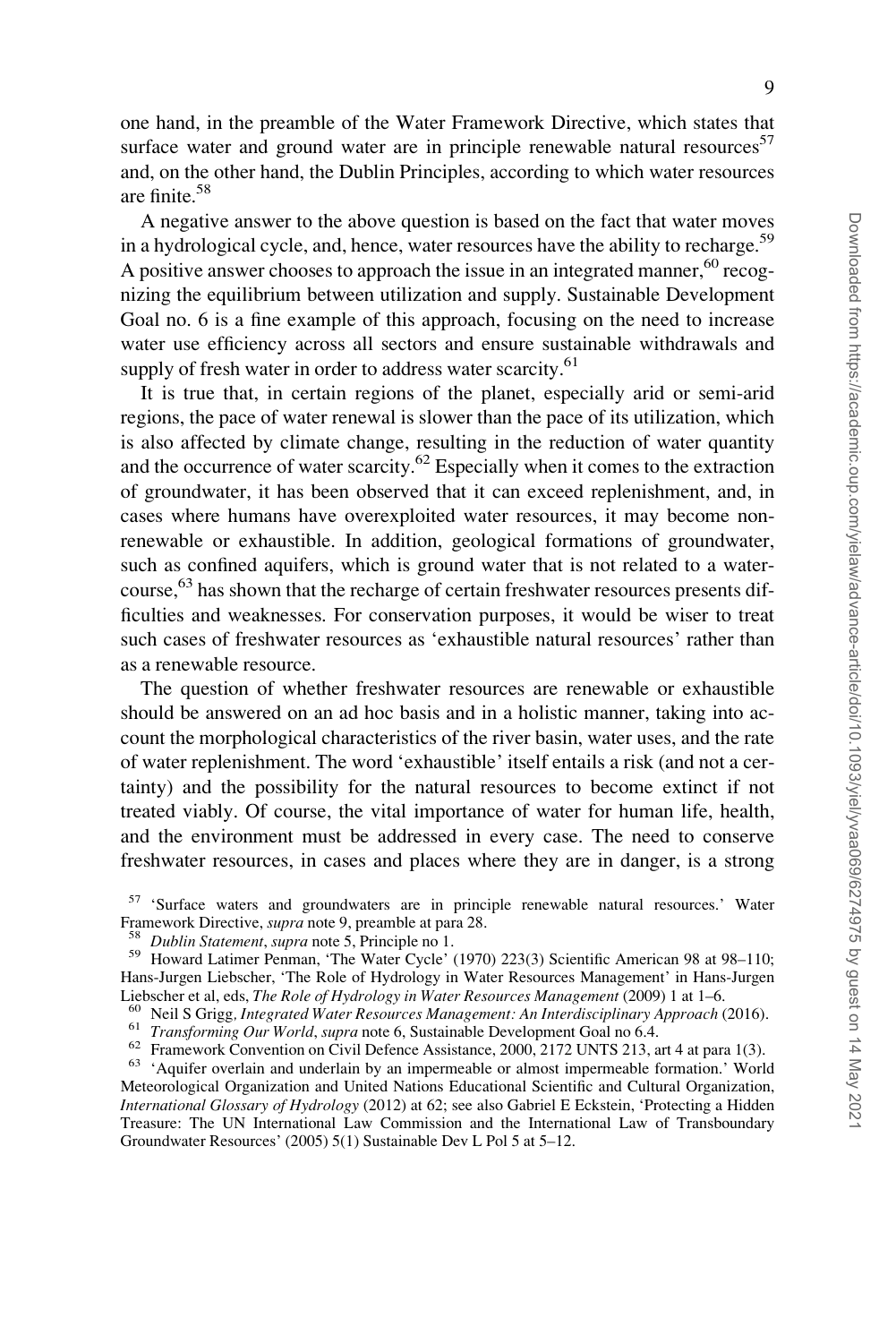argument for the adoption of a trade restrictive measure of GATT Article  $XX(g)$ ,<sup>64</sup> provided that it is also effective at the domestic level. The earliermentioned exceptions of subparagraphs (b) and (g) of Article XX apply along with the prerequisites of the chapeau of the same article; $65$  the restrictive measures must not constitute arbitrary or unjustifiable discrimination between countries where the same conditions prevail. In international water trade, the expression 'where the same conditions prevail,' complicates the justification of a restrictive measure adopted under the exception of subparagraph (g).

'Same conditions' corresponds to conditions that are identical and nothing less—that is, similar. Regarding the environment, it is rather difficult to find identical conditions. Ecosystems, including aquatic, have unique characteristics, and, thus, each of them is inherently different from the others. In this context, an argument that the same conditions prevail in ecosystems of different countries cannot not be supported efficiently. Therefore, the justification of national restrictive measures in water trade on the basis of the conservation of exhaustible natural resources becomes more complicated, due to the requirement of the chapeau of Article XX on the prevalence of 'same conditions.' In this context, restrictive measures for the protection of freshwater resources on the basis of subparagraph (g) of GATT Article  $XX^{66}$  must be examined cautiously before being adopted.

By agreeing that both bottled and bulk water are tradable goods falling under the definition of 'primary products,' the GATT appears to be the most appropriate forum for the regulation of international water trade. This part of the article has examined the provisions that could be applied in water trade between member states as well as the rules that allow for trade restrictive measures when it is deemed necessary for the protection of humans and the environment. Since free trade, including water trade, is the 'rule' in the WTO, the GATT's exceptions come with certain requirements that constitute challenges to their applicability, especially if we take into account that the survival of the planet relies on good quality water in a sufficient quantity and, thus, that the conservation of freshwater resources appears to be a priority.

### III. WTO JURISPRUDENCE AS A GUIDE FOR FUTURE DISPUTES ON WATER TRADE

The previous part of the article dealt with the GATT's provisions, their terminology, and their applicability in water trade, with an emphasis on the exceptions that justify trade restrictive measures. Until now, in WTO jurisprudence, there has been no dispute regarding international water trade and the justification for

<sup>64</sup> Bryant Walker Smith, 'Water as a Public Good: The Status of Water under the General Agreement on Tariffs and Trade' (2009) 17 Cardozo J Intl Comp L 291 at 291–314.

<sup>65</sup> Sanford E Gaines, 'The WTO's Reading of the GATT Article XX Chapeau: A Disguised Restriction on Environmental Measures' (2001) 22(4) U Pa J Intl Econ L 739 at 739–863.

<sup>&</sup>lt;sup>66</sup> Brown Weiss, *supra* note 52 at 73.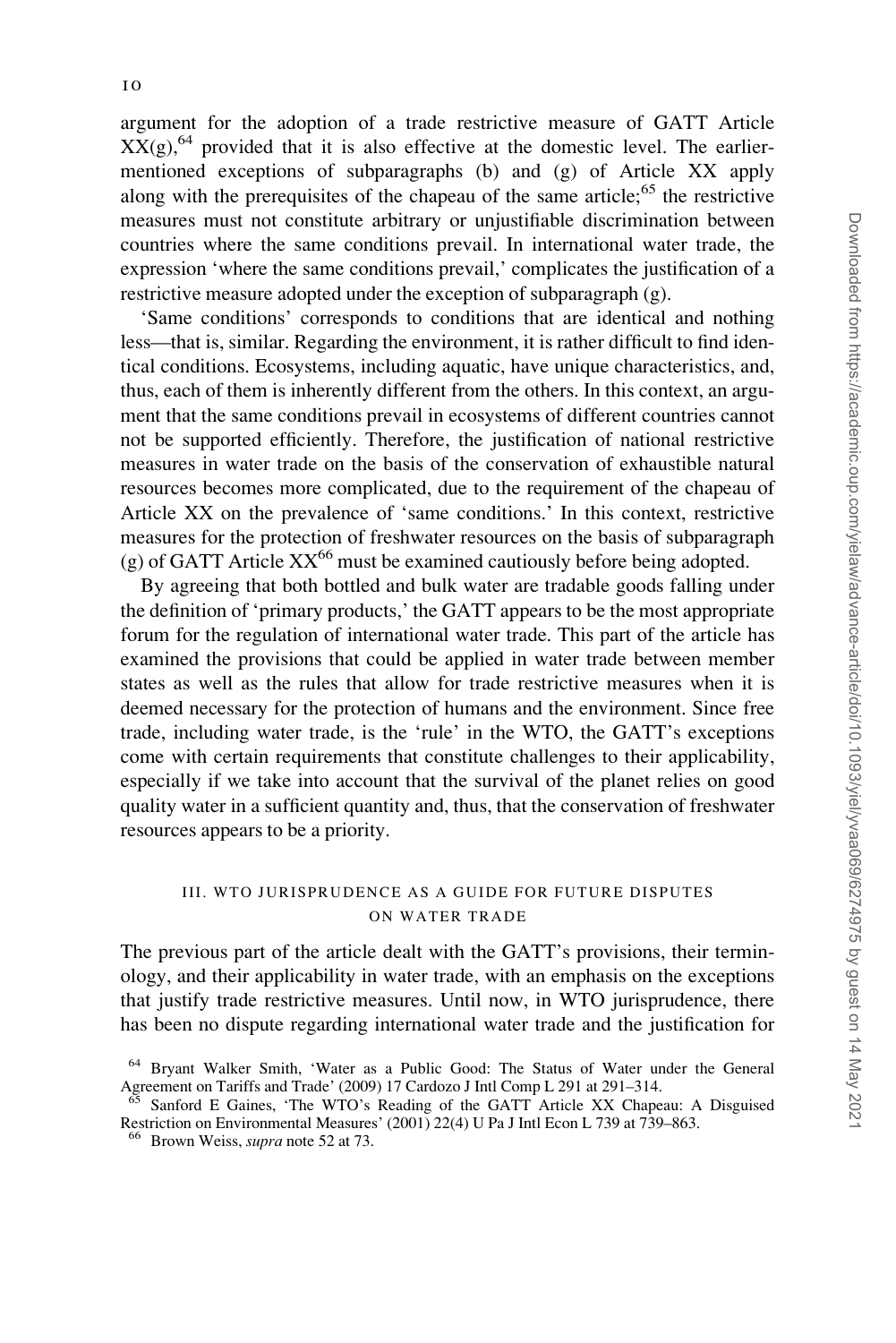such measures; however, the jurisprudence of the WTO can be very enlightening for interpreting the GATT and its exceptions and can be used as guidance for the adoption of trade restrictive measures for the protection of freshwater resources. The analysis that follows examines selected case law from the WTO, its usefulness in justifying water trade restrictive measures, and its potential analogical applicability on future disputes regarding international water trade. It follows on from the first part of the article and focuses on certain terms and expressions of the GATT that are relevant to water trade and how they have been interpreted so far by the WTO dispute settlement mechanisms. The examples of case law analysed below have been chosen as the most representative and related to the scenario of a water trade dispute.

Starting with the identification of the status of water as a good or product under the GATT, the Appellate Body in the United States – Lumber case ruled that 'standing, unfelled trees,' which are trees in their natural status, are to be considered as a good under the GATT. $^{67}$  Applying the *dictum* of the Appellate Body to international water trade, it can be argued that water in its natural state, which can be removed from the source and transferred, can also be considered a good under the GATT. Due to its uniqueness and vital importance for life and health, there are differentiations from other natural resources, such as trees, and, therefore, particular—perhaps more protective—approaches should be considered for its regulation.

Moreover, the *European Community – Asbestos* case is reflective of the emerging challenges posed when the term 'like products' is to be applied. Initially, the panel judged that the products containing asbestos imported from Canada to France were 'like' the French domestic substitutes and, therefore, that the French measure accorded imported products less favourable treatment than domestic products. However, the Appellate Body reversed the panel's findings and stated that, for the determination of 'likeness,' different criteria should be taken into account, such as the risk to health posed by the products and, in any case, they should be examined on a case-by-case basis.<sup>68</sup> According to this case, when attempting to justify a restrictive measure in water trade, it would be difficult to support 'likeness' between two products—either bottled or bulk—due to the different physical characteristics of the good per se—for example, it is very difficult to find two bottled water products that have the identical analysis of chemical substances and, hence, identify them as 'like products.'

 $67$  United States – Final Countervailing Duty Determintation with Respect to Certain Softwood Lumber from Canada, Appellate Body Report, WT/DS257/AB/R (19 January 2004) at para 67 (Softwood Lumber case). The Appellate Body chose to follow a broader interpretation of the term 'good' in order to prohibit any deviation from subsidy provisions even in situations that a state grants benefits in a non-monetary form.

<sup>68</sup> European Communities – Measures Affecting Asbestos and Asbestos-Containing Products, Appellate Body, WT/DS135/AB/R (12 March 2001) at para 101 (Asbestos case).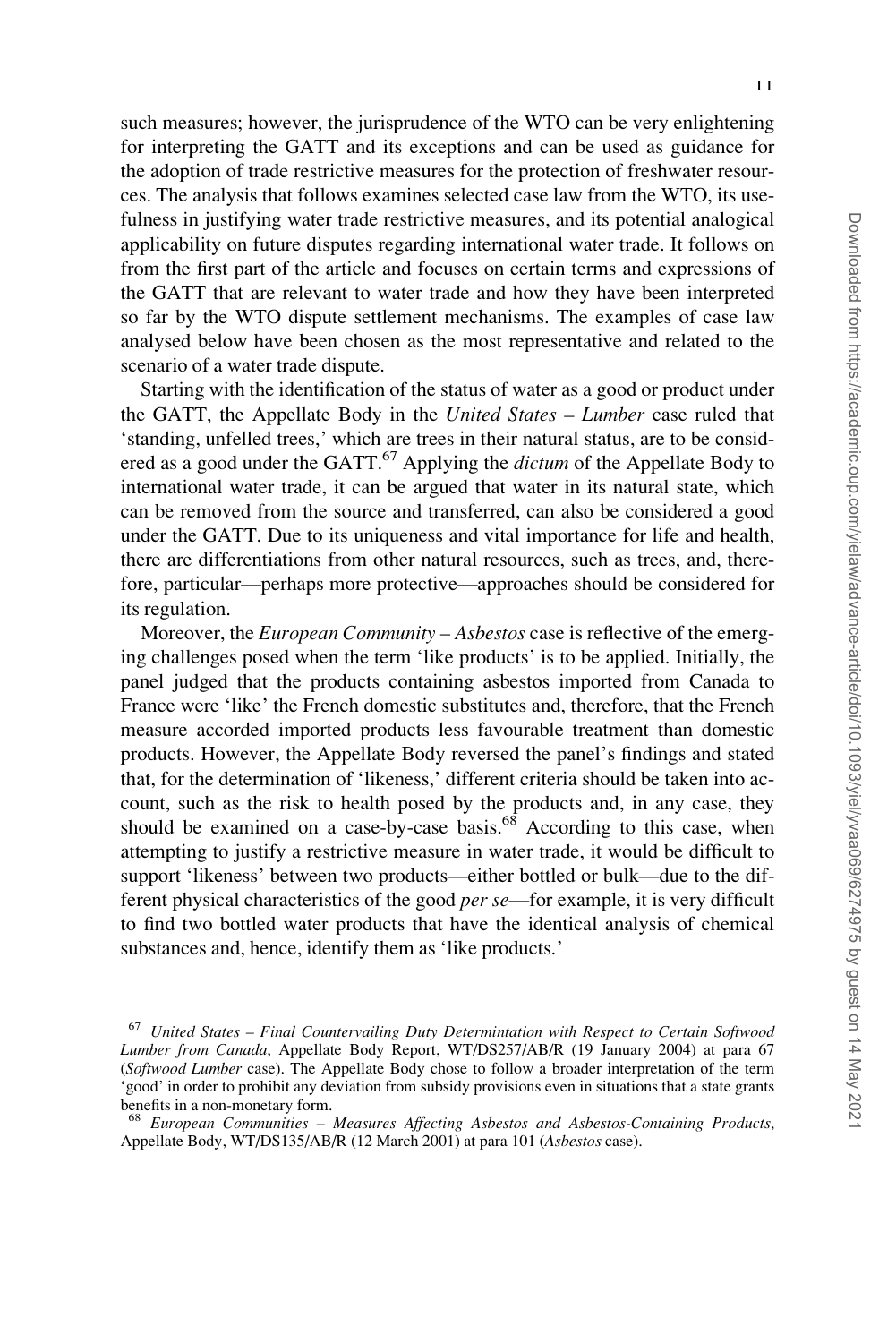The difficulty in supporting two or more water products as 'like products' also stems from process or production methods (PPMs).<sup>69</sup> The PPMs are part of the GATT's notion of 'primary products,' and they are linked with environmental concerns, the achievement of sustainable development, and higher quality of life for all people.<sup>70</sup> In the cases *United States – Alcoholic Beverages*,<sup>71</sup> *United States* – Automobile Taxes,<sup>72</sup> and United States – Gasoline,<sup>73</sup> the imposition of higher standards for the production of imported products than those imposed for

domestic products was considered a violation of the national treatment clause. In international water trade, PPMs can vary, and they can include a vast range of processes ranging from the methods of water extraction from the source, to its purification, and to bottling or transportation through pipelines or by way of super tankers, each of them posing different threats to the environment.<sup>74</sup> Therefore. it appears almost impossible to trace 'like' water products, which justifies examining trade restrictive measures for the conservation of freshwater resources and ecosystems under the general exceptions of GATT Article XX.

As mentioned in the previous part, subparagraph (b) of Article XX permits the adoption of trade restrictive measures that are necessary for the protection of human, animal, or plant life or health, and it is usually applied on imports,<sup>75</sup> but it can be applied for exports as well.76 The WTO's Appellate Body has stated that member states have the right to determine the level of protection of health that they consider appropriate in a certain situation.<sup>77</sup> In the same vein, the Appellate Body has recognized the right and duty of WTO members to protect the life and health of their people.<sup>78</sup> The challenge in adjudicating Article  $XX(b)$ 

<sup>73</sup> United States – Standards for Reformulated and Conventional Gasoline, Panel Report, WT/ DS2/R (29 January 1996).

<sup>69</sup> Erich Vranes, Trade and the Environment (2009) at 69–93; Organization for Economic Co-Operation and Development, Processes and Production Methods (PPMS): Conceptual Framework and Considerations on the Use of PPM-Based Trade Measures, Doc OECD/GD(97)137 (January 1997); Amber Rose Maggio, *Environmental Policy, Non-Product Related Process and Production* 

Methods and the Law of the World Trade Organization (2017).<br><sup>70</sup> Rio Declaration on Environment and Development 1992, 31 ILM 874 (1992), Principle 8.<br><sup>71</sup> United States–Measures Affecting Alcoholic and Malt Beverages, Pan 39S/206 (19 June 1992).<br> $\frac{72}{12}$  United States – Taxes on Automobiles, Panel Report, WT/DS31/R (11 October 1994).

 $74$  See Walter Kennedy Dodds, Freshwater Ecology: Concepts and Environmental Applications (2002) at 161; Shanaugh F Mckay and Alison J King, 'Potential Ecological Effects of Water Extraction in Small, Unregulated Streams' (2006) 22 River Research and Application 1023 at 1023–  $37.75$ 

Absestos case, supra note 68; United States – Standards for Reformulated and Conventional Gasoline, Appellate Body Report, WT/DS2/AB/R (29 April 1996) (Gasoline case); United States –<br>Restrictions on Imports of Tuna, Panel Report, GATT/Ds29/R (16 June 1994) (Tuna-Dolphin II).

<sup>&</sup>lt;sup>76</sup> Boisson De Chazournes, *Fresh Water in International Law* (2013) at 89.<br><sup>77</sup> Asbestos case, *supra* note 68 at para 168.<br><sup>78</sup> European Communities – Measures Concerning Meat and Meat Products (Hormones), Appellate Body Report, WT/DS26/AB/R, WT/DS48/AB/R (13 February 1998) at para 177.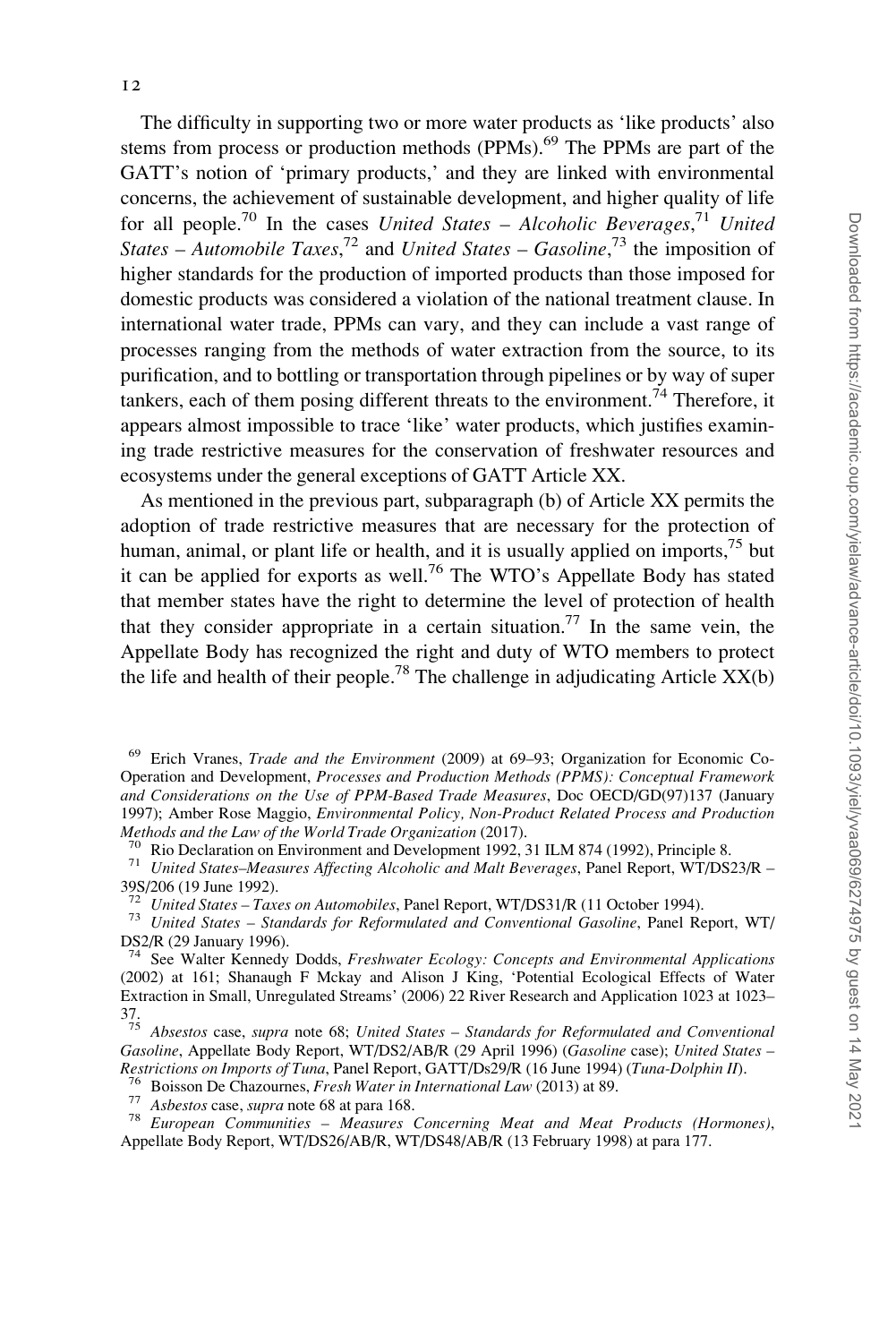is to prove that a contested measure is 'necessary.<sup>79</sup> In the jurisprudence of the WTO, there is not a certain test for the determination of the term 'necessary.' Specifically, in the  $Korea - Beef$  case, this term has been interpreted including 'a range of degrees of indispensability,' while indispensability is not referred as a sine qua non precondition in Article  $XX<sup>80</sup>$  Furthermore, when examining the necessity of a trade restrictive measure, various factors must be taken into account, such as its impact on the regulation and the impact of the regulation on trade as well as the importance of common interests or values that need to be protected.<sup>81</sup>

Since water is indispensable—and not just necessary—for human, animal, and plant health or life, a trade restrictive measure could be implemented both for imports and exports if water trade poses a threat to biodiversity or ecosystems or leads to shortages of water necessary for human consumption or food production.<sup>82</sup> Such a restrictive measure fulfils the requirements of subparagraph (b) of GATT Article XX since it would be necessary to protect either the life or health of the population or the maintenance of ecosystems. In this context, the term 'necessary' includes a degree of precaution; $83$  in water trade, this is reflected in restrictive measures adopted to prevent or deal with a risk posed on human, animal, or plant life or health. For example, prohibitions or restrictions on water exports could be justified on the basis of water scarcity, threatening the life and health of the population and animals as well as agricultural production.

Moreover, GATT Article  $XX(g)$  contains a basis for the adoption of restrictive measures in water trade for the protection of 'exhaustible natural resources.' Before proceeding with examples from the jurisprudence of the WTO, it is important to distinguish between living and non-living resources. Non-living natural resources<sup>84</sup> are easier to be defined as exhaustible, especially those that cannot be renewed, such as oil. On the contrary, it is dubious whether living resources, which are capable of reproduction, should be included in the term 'exhaustible.' Water as a natural resource is somewhere in the middle; it is a non-living resource that can be renewed, but, in certain cases (described earlier), this is almost impossible. Given these facts, in a dispute regarding water trade, can an argument regarding the exhaustibility of freshwater resources stand before the dispute settlement bodies of the WTO?

<sup>&</sup>lt;sup>79</sup> Ming Du, 'The Necessity Test In World Trade Law: What Now?' (2016) 15(4) Chinese J Intl L 817 at 817–47.

<sup>&</sup>lt;sup>80</sup> Korea – Measures Affecting Imports of Fresh, Chilled and Frozen Beef, Appelate Body Report, WT/DS161/AB/R, WT/DS169/AB/R (11 December 2000) at para 161.

 $\frac{81}{82}$  Ibid at paras 162, 164.<br> $\frac{82}{82}$  Piotr Szwedo, *Cross Border Water Trade: Legal and Interdisciplinary Perspectives* (2018) at 103.

Jonathan B Wiener, 'Precaution' in Daniel Bodansky, Jutta Brunnée and Ellen Hey, eds, The Oxford Handbook of International Environmental Law (2007) 597 at 597–612.<br><sup>84</sup> Raw material, metal, or oil are fine examples of non-living natural resources capable of deple-

tion. Steve Charnovitz, 'Exploring the Environmental Exceptions in GATT Article XX' (1991) 25(5) J World Trade 37 at 45–7.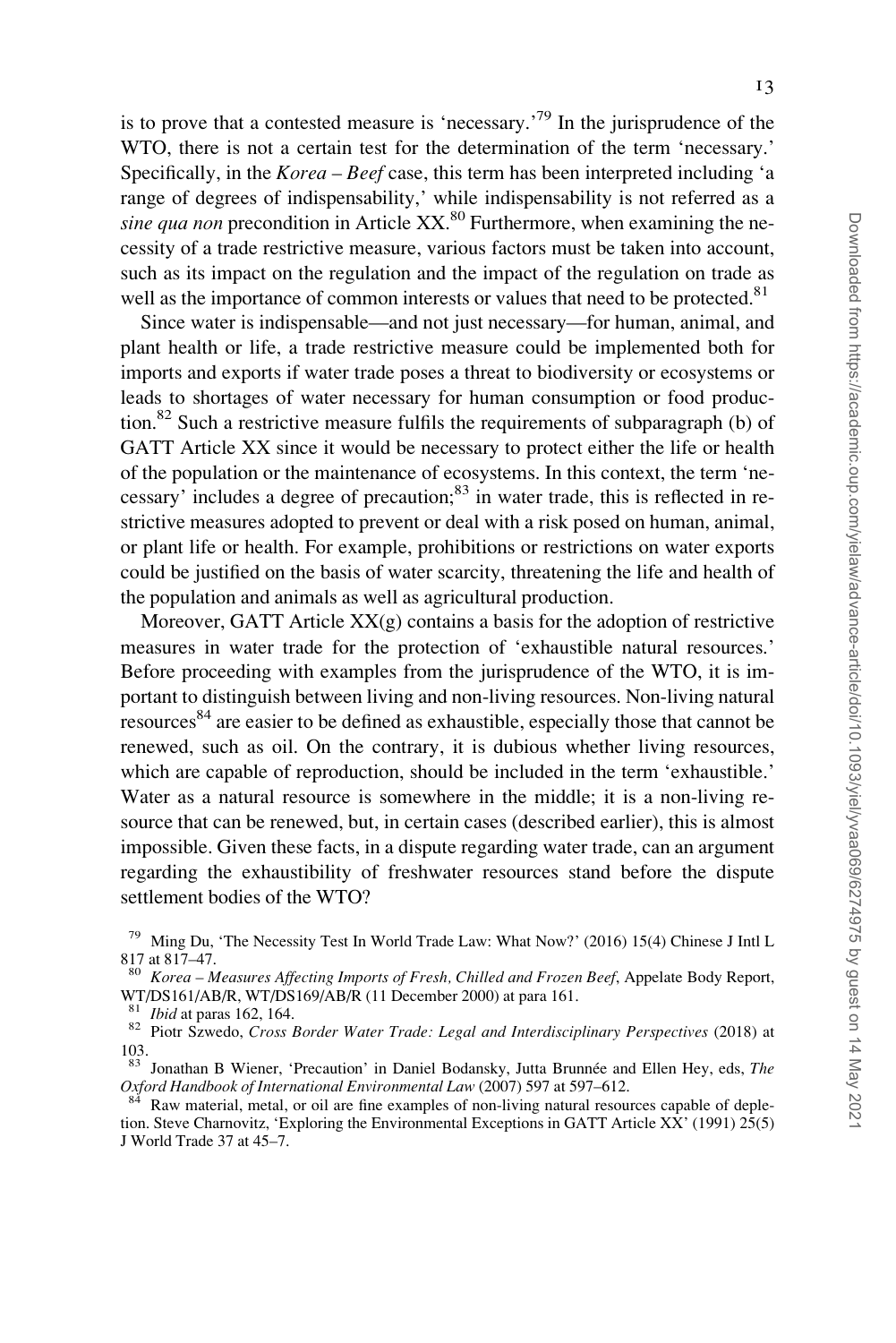It is true that over the years the jurisprudence of the WTO has followed a broader interpretation of the term 'exhaustible natural resources'<sup>85</sup> and has also included living resources, despite their reproduction ability. Typical examples of this are cases including tuna,  $86$  dolphins,  $87$  herring and salmon,  $88$  as well as turtles.<sup>89</sup> Specifically, in the famous *Shrimp/Turtle* decision, the Appellate Body reiterated the purpose of the WTO to assist in the achievement of sustainable development and stated that the term 'exhaustible natural resources' does not fall within a static interpretation but, on the contrary, falls within an evolutionary interpretation,<sup>90</sup> and it should be read along with the objective of sustainable development, which is found in the preamble of the WTO Agreement.<sup>91</sup> According to the dictum of the Appellate Body:

[o]ne lesson that modern biological sciences teaches us is that living species, though in principle capable of reproduction, and in that sense, 'renewable,' are in certain circumstance susceptible of depletion, exhaustion and extinction, frequently because of human activities. Living resources are just as 'finite' as petroleum, iron ore and other non-living resources.92

The terminology of the Appellate Body on living species reflects the characteristics of freshwater resources, despite the fact that they are non-living entities. Even if we accept that freshwater resources are renewable, such as other living resources, this does not mean that they do not suffer from depletion and exhaustion as a result of human pressures and climate change effects. Thus, they can become as 'finite' as non-living resources. It should be underlined that the Appellate Body used the word 'finite,' which is exactly the same word included in the first principle of the Dublin Statement.<sup>93</sup>

One more relevant case before the WTO Appellate Body is the United States – Gasoline case.<sup>94</sup> There are similarities between fresh water and clean air than there are between fresh water and living resources, since both are non-living resources, physically renewable, but still suffering from depletion. The Appellate Body first examined the requirements of subparagraph (g) of GATT Article XX

<sup>&</sup>lt;sup>85</sup> Initially, the term 'exhaustible natural resources' was related to stock natural resources, but, over time, the term also covers renewable resources such as animals, plants, and fish. Nico Schrijver,

Sovereignty over Natural Resources, Balancing Rights and Duties (1997) at 15.<br><sup>86</sup> United States – Prohibition of Imports of Tuna and Tuna Products from Canada, Panel Report, L/5198-29S/91 (22 February 1982).

<sup>&</sup>lt;sup>87</sup> Tuna Dolphin II, supra note 75.<br><sup>88</sup> Canada – Measures Affecting Exports of Unprocessed Herring and Salmon, Panel Report, L/ 6268–35s/98 (20 June 1987).

United States – Import Prohibition of Certain Shrimp and Shrimp Products, Appellate Body Report, WT/DS58/AB/R (12 October 1998) (*Shrimp/Turtle case*).<br>
<sup>90</sup> *Ibid* at paras 129–30.<br>
<sup>91</sup> *WTO Agreement, supra* note 17, preamble.<br>
<sup>92</sup> *Shrimp/Turtle case, supra* note 89 at para 128.<br>
<sup>93</sup> *Dublin Statement,*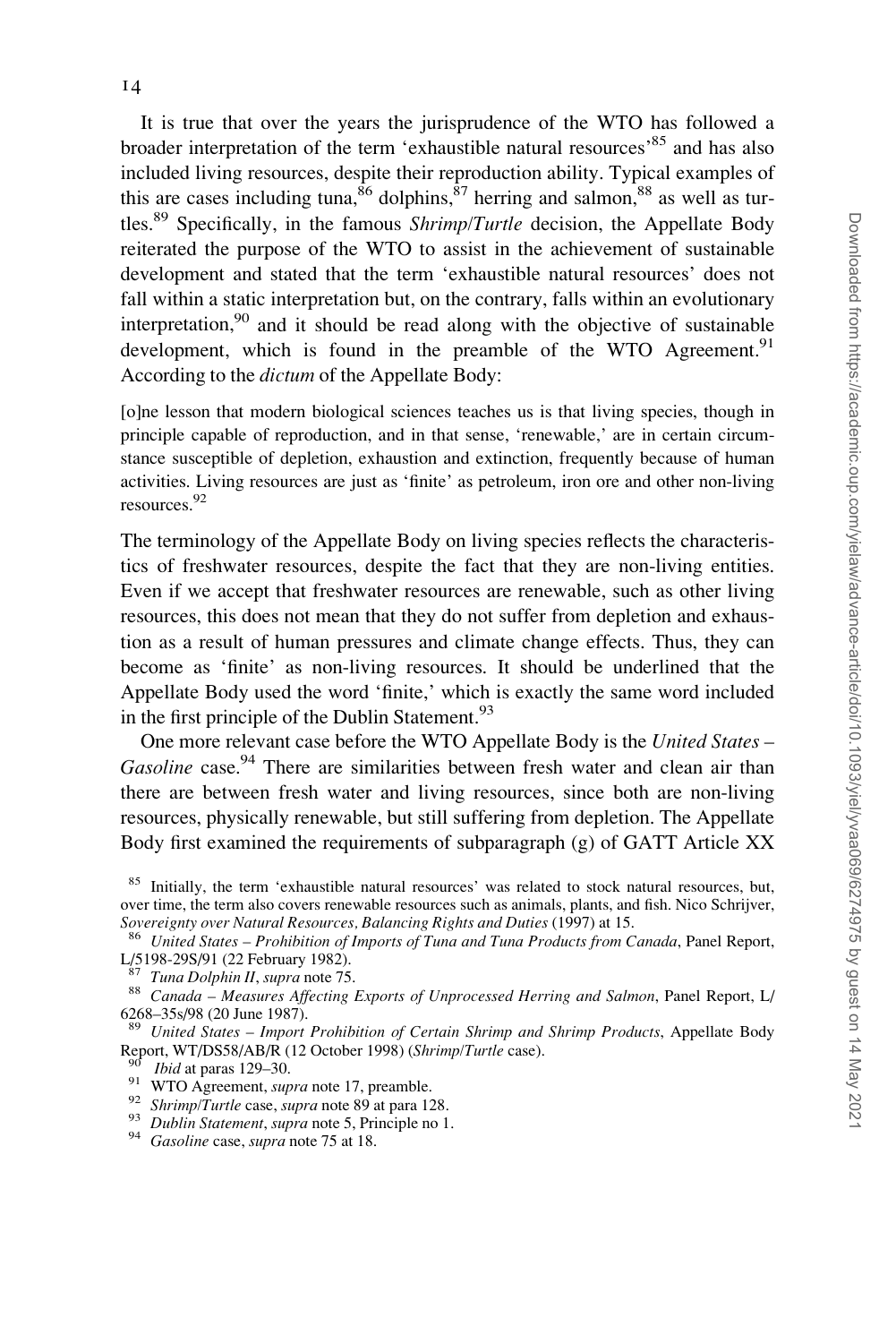Appellate Body promote the argument that freshwater resources are 'exhaustible natural resources.' Furthermore, any trade restrictive measure must be effective in conjunction with restrictions on domestic production or consumption. In the *China – Raw* Materials case, the Appellate Body clarified that export restraints must go hand in hand with restraints on domestic production or consumption and that they need not 'be primarily aimed at making effective the restrictions on domestic production or consumption.'95 Consequently, controls on the exportation of the goods

extracted from natural resources are only permissible according to the requirements of GATT Article XX. This sets an important precedent in the development of WTO jurisprudence in the area of export controls.<sup>96</sup>

In the China – Rare Earths case, the panel confirmed this precedent and stated that:

[r]esource-endowed Members may take their sustainable economic development needs into account in designing a conservation policy that manages the supply and use of exhaustible resources in a way that takes into account the challenge using and managing resources in a sustainable manner that ensures the protection and conservation of the environment while promoting economic development.<sup>97</sup>

The Appellate Body, in its turn, stated that the panel's interpretation of the term 'relating to' demonstrated that GATT-inconsistent measures are determined on a 'case-by-case' basis. To support this position, the Appellate Body reiterated the panel report, which stated that 'a measure's compliance with Article  $XX(g)$  can be determined only on the basis of a holistic assessment of whether the challenged measure relates to the conservation of rare earths and is made effective in conjunction with restrictions on domestic production of consumption.<sup>98</sup> In international water trade, a state is not obliged by the WTO's provisions to exploit its freshwater resources and allow other member states to have access to them. However, once fresh water is collected from the source in order to be

<sup>&</sup>lt;sup>95</sup> China - Measures Related to the Exportation of Various Raw Materials, Appellate Body Report, WT/DS394/AB/R, WT/DS395/AB/R, WT/DS398/AB/R (30 January 2012) at para 356.

<sup>96</sup> Umair Ghori, 'An Epic Mess: Exhaustible Natural Resources and the Future of Export Restrains after the China – Rare Earths Decision' (2015) 16(1) Melbourne J Intl L 1 at 11.

China – Measures Related to the Exportation of Rare Earths, Tungsten, and Molybdenum, Panel Report, WT/DS431/R, WT/DS432/R, WT/DS433/R (26 March 2014) at para 7.451.

Ibid at para 5.108. The fact that the Appellate Body confirmed the panel's approach to Article XX(g) has raised questions as to how this defence will operate in the future. Joel P Trachman, 'The WTO Jurisprudence of Article XX(G) and the Conservation of Natural Resources' in Julien Chaisse and Tsai-Yu Lin, eds, International Economic Law and Governance: Essays in Honour of Mitsuo Matsushita (2016) 58.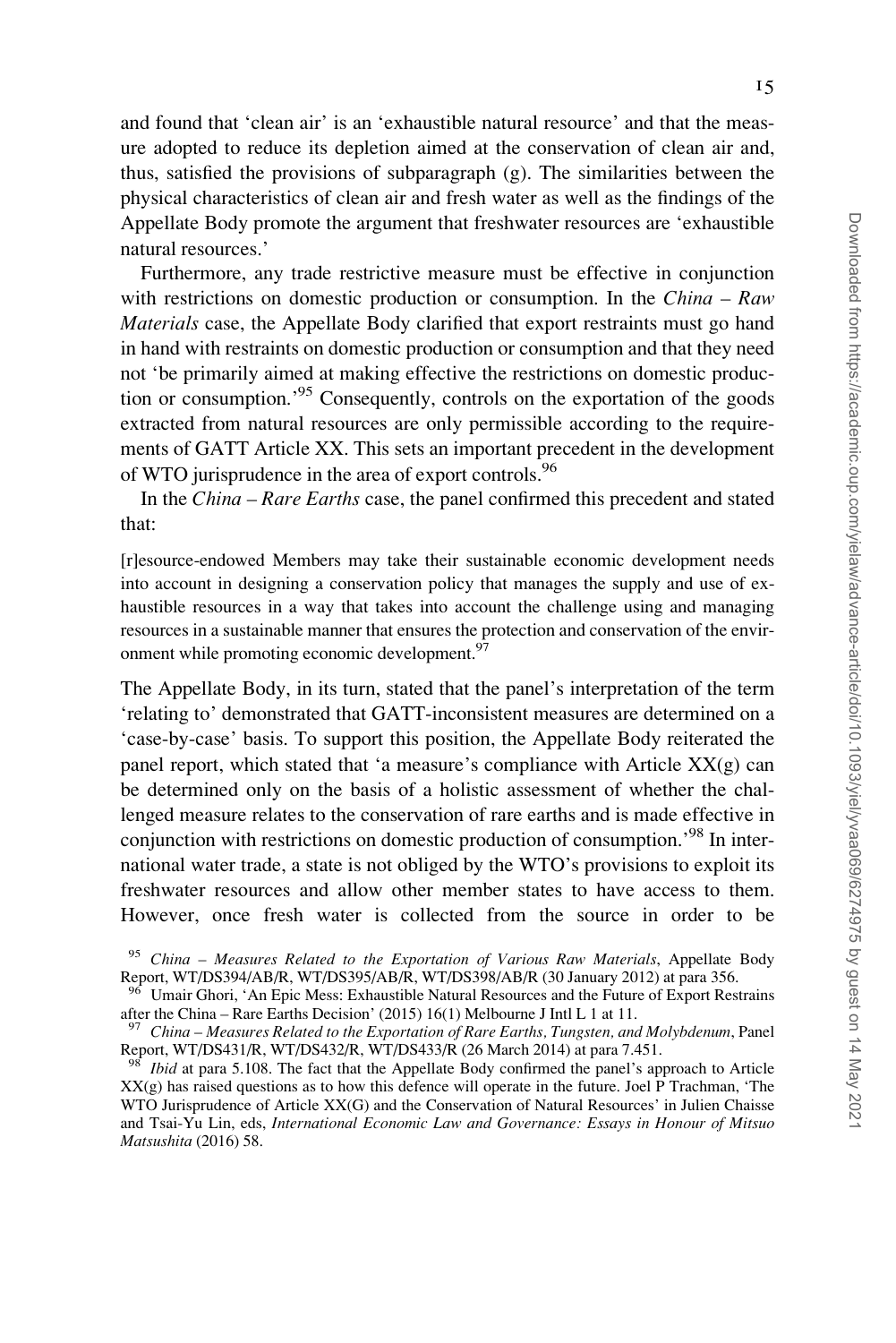internationally traded, an export restriction can be imposed along with policies for the conservation of the resources, accompanied by national prohibitions for extraction out of the river basin.

Both subparagraphs (b) and (g) of Article XX set thresholds, which address different measures and policies: on the one hand, those thresholds that are 'necessary' for the protection of life and health on the planet and, on the other hand, those 'relating to' the conservation of exhaustible natural resources. According to WTO jurisprudence, measures that could protect human health, such as a measure addressing air pollution, was found to fit within subparagraph (g)—and not within paragraph (b)—based on the fact that clean air is an exhaustible natural resource. Also, measures for the protection of animal life (sea turtles) provided in subparagraph (b) were characterized as measures falling within paragraph (g).

Since there is flexibility regarding the justification of trade restrictive measures under subparagraphs (b) and (g) of GATT Article  $XX$ , the following question should be answered: what is more convenient for a state: to fit a trade restrictive measure within the provisions of Article  $XX(b)$  or with Article  $XX(g)$ ? It is true that the necessity test of subparagraph (b) for the justification of a measure sets a higher threshold than the threshold set by the term 'relating to' of subparagraph  $(g)$ .<sup>99</sup> Thus, it is easier to comply with the threshold of subparagraph  $(g)$  since it does not have to meet the necessity test. In water trade, the choice between subparagraph (b) or (g) in order to justify a restrictive measure must be made ad hoc and based on the facts of each case. Given that freshwater resources are indispensable (and not just necessary) for life and health, while, under certain circumstances, they can be exhaustible, it seems that in a hypothetical dispute both subparagraphs of Article XX can be suitable, regardless of the different thresholds.

The chapeau of Article XX sets further requirements for recourse to the general exceptions for justifying trade restrictive measures. For the interpretation of the chapeau, the Appellate Body sought guidance from general principles of international law, while recourse to Article XX must be exercised reasonably.<sup>100</sup> In the Shrimp/Turtle case, the Appellate Body stated that a measure constitutes 'unjustifiable discrimination' when it applies a rigid standard that does not take into account the 'different conditions' in exporting countries.<sup>101</sup> In the United States – Gasoline case, when the Appellate Body moved to the examination of the chapeau of Article XX, it found that the measures adopted do not satisfy the

<sup>&</sup>lt;sup>99</sup> Bradly J Condon, 'GATT Article XX and Proximity-of-Interest: Determining the Subject Matter of Paragraphs B and G' (2004) 9 UCLA J Intl L & Foreign Aff 137 at 148. However, the fact that the threshold of subparagraph  $(b)$  is higher than that of subparagraph  $(g)$  does not imply that the latter is not still high *per se*. Since no consensus has been reached on the meaning and scope of the terms 'exhaustible natural resources' and 'relating to' in the WTO, the threshold for invoking Article XX(g) exception remains high. See Manjiao Chi, "Exhaustible Natural Resource" in WTO Law: GATT Article XX(G) Disputes and Their Implications' (2014) 48(5) J World Trade 939 at 939–66.

<sup>&</sup>lt;sup>100</sup> Shrimp/Turtle case, supra note 89 at para 158.<br><sup>101</sup> Ibid at paras 163–4, 177.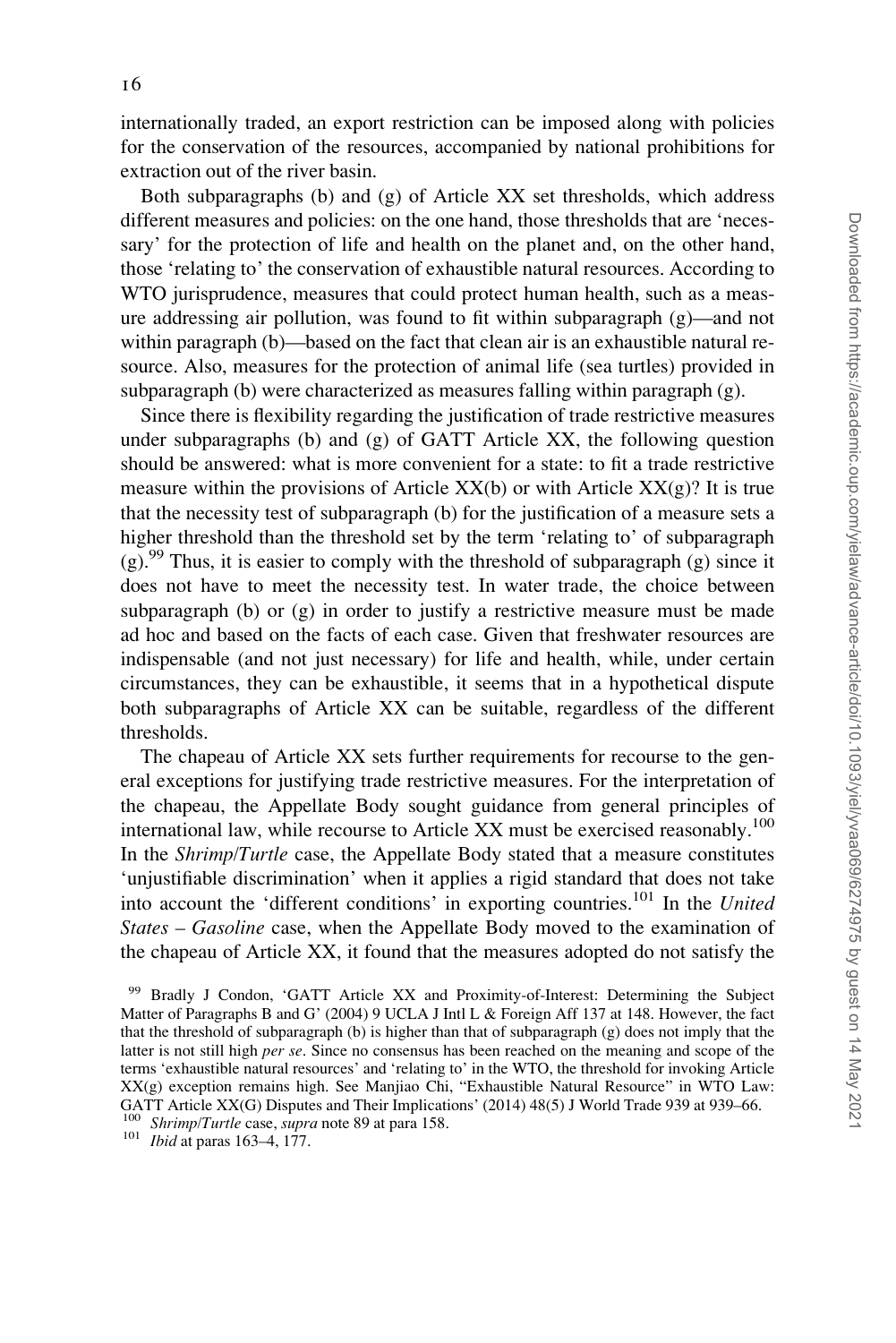requirements set and constitute 'unjustifiable discrimination' and 'a disguised restriction on international trade.' Consequently, the protection of sea turtles and clean air granted on the basis of Article XX was justified under subparagraph  $(g)$ but not under Article XX as a whole.<sup>102</sup>

Despite the broader interpretation by the Appellate Body of the terms 'necessary' in subparagraph (b) and 'exhaustible natural resources' in subparagraph (g), trade restrictive measures for environmental purposes experience difficulties with respect to their justification on the basis of Article XX, given the number of requirements set in subparagraphs (b) and (g), the chapeau, and the fact that they must be met cumulatively. The adjudicative bodies of the WTO broadly interpreted the specific expressions and terms found in subparagraphs (b) and (g), and, in the end, the requirements of the chapeau of GATT Article XX were carefully considered and applied strictly. A possible explanation could be that the judicial bodies of the WTO do not seem eager to circumvent the cornerstone goal of the organization, which is the liberalization of international trade in order to grant higher protection to the environment and ecosystems.

So far, there has been no legal precedent dealing with the application of GATT Article XX concerning international water trade. In the scenario of a restrictive measure in water trade brought before the judicial bodies of the WTO, the preconditions of subparagraphs (b) and (g) are easier to meet, according to the WTO jurisprudence, than the preconditions of the chapeau. Even for fresh water, it seems that it would be difficult to support a trade restrictive measure when examining the chapeau of Article XX, especially when called to apply the requirement of 'same conditions.'

Ecosystems, including aquatic, have unique characteristics and vital functions.<sup>103</sup> The term 'same conditions' complicates even more any efforts to justify water trade restrictive measures. However, the unique nature of water, which is essential to human existence, when challenged with scarcity and intrinsically linked with human rights and the environment must always be taken into account. States should not be constrained when regulating for its conservation, $104$  and this must be a priority—not a normative priority of an assumed hierarchy of rules and principles of international law but, rather, a priority of life and well-being. Therefore, international trade can be constrained at times and, in certain situations (that is, water scarcity, droughts, water contamination), deemed necessary based on general international  $law$ <sup>105</sup> as well as on other regimes of law, such as

<sup>&</sup>lt;sup>102</sup> Gasoline case, supra note 75 at 29.<br><sup>103</sup> Mike Muller and Christophe Bellmann, *Trade and Water: How Might Trade Policy Contribute* to Stustainable Water Management? (2016) at 15–17.<br><sup>104</sup> Daniel Barstow Magraw and Deepika Padmanabhan, 'Water and International Trade Law' in

Stephen C Maccaffrey, Christinal Leb and Riley T Denoon, eds, Research Handbook on International Water Law (2019) 205 at 212.<br><sup>105</sup> Tapiwa V Warikandwa and Patrick C Osode, 'Exploring the World Trade Organization's Trade

and Environment/Public Health Jurisprudence as a Model for Incorporating a Trade Labour Linkage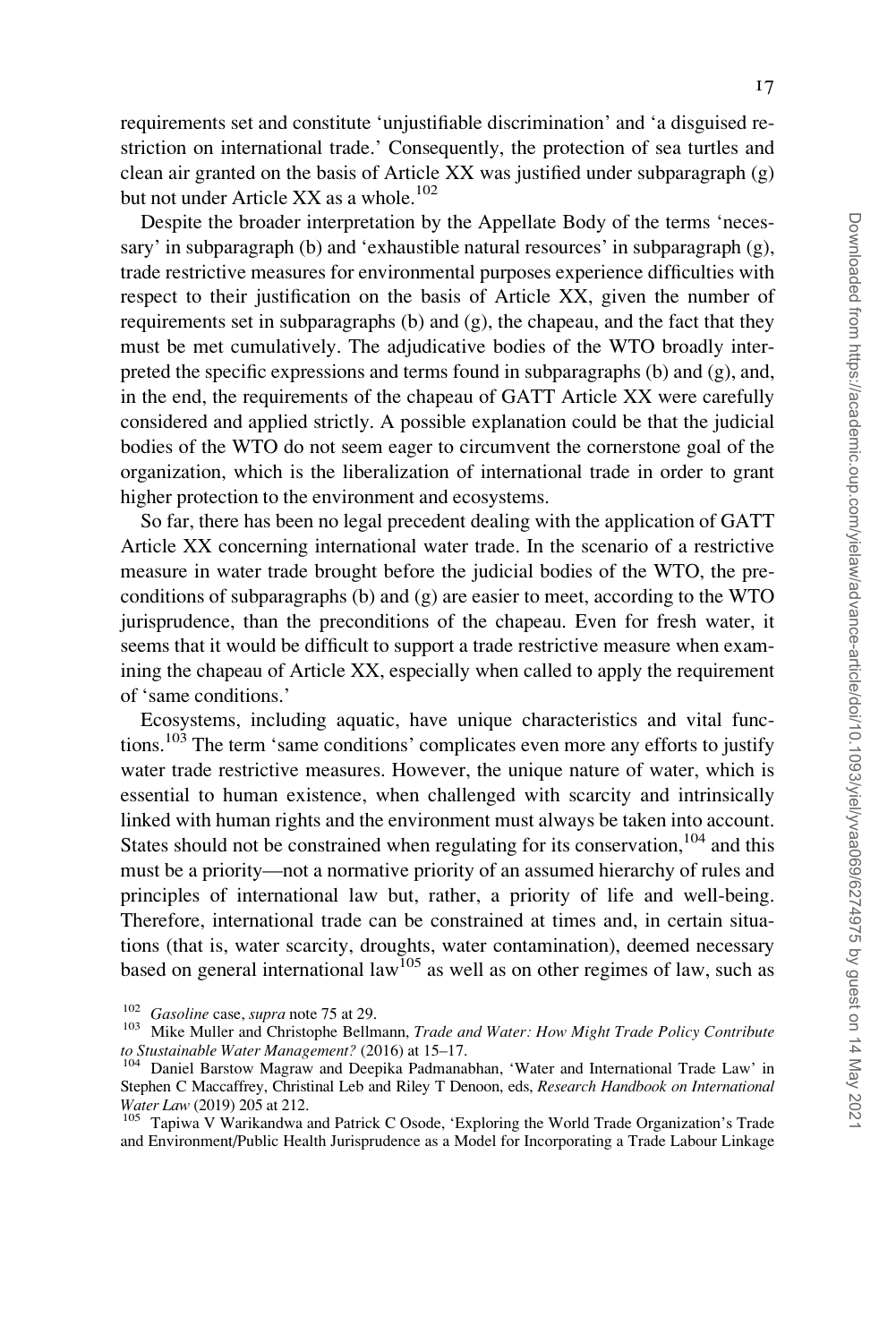environmental law, and customary principles, such as sustainable development $106$ and precaution.<sup>107</sup>

The WTO's Appellate Body has explicitly stated that the GATT 'is not to be read in clinical isolation from public international law',<sup>108</sup> and it has also sought guidance, inter alia, from international environmental law conventions, $^{109}$  introducing the idea of taking into account non-trade concerns in WTO law.<sup>110</sup> And this is how it should be: regardless of whether a state is a member to an international treaty, in dispute settlement procedures, all treaties with erga omnes rights and obligations, like the right to water $111$  and the protection of the environment respectively, should be enforceable at the WTO level.<sup>112</sup> Since there has been no precedent on water trade disputes in the WTO and given the unique nature of water for the survival of mankind and the planet,  $113$  any conclusion reached would simply be hypothetical at this stage. What seems most important is that, if a dispute finds its way before the panels of the WTO, it will be challenging and will demand the examination not only of other regimes of international law but also of technical aspects from other sciences.

#### IV. CONCLUSION

This article has examined the status of fresh water under the GATT. It has attempted to answer certain questions regarding its classification as a good or a product and the applicability of the GATT's provisions, always taking into account the unique and indispensable nature of water for humans, animals, and the environment. After an introduction, which presented the challenges of the multidimensional nature of fresh water, which affects all aspects of life and, thus, of international law, the analysis followed a logical two-part division. The first part delved into the GATT's provisions, while the second examined various examples

into the Organization's Multilateral Trade Regime: Should African Countries Accept a Policy Shift?' (2017) 25(1) Afr J Intl & Comp L 47 at 59.<br> $\frac{106}{106}$  Shrimp/Turtle case, supra note 89 at para 140.

<sup>107</sup> On the basis of the precautionary principle, bulk water removals should be excluded from the GATT as a matter of anticipatory caution in the face of uncertainty about the future and on the basis of a state's exercising sovereign authority to its preserve freshwater resources. Brown Weiss, supra note 52 at 83–9.<br><sup>108</sup> *Gasoline* case, *supra* note 75 at 18.

<sup>109</sup> *Shrimp/Turtle case, supra* note 76 at 18. 109 at 18. 109.<br><sup>110</sup> Gabrielle Marceau, 'A Call for Coherence in International Law: Praises for the Prohibition against "Clinical Isolation" in WTO Dispute Settlement' (1999) 33(5) J World Trade 87 at 87–152.<br><sup>111</sup> Human Right to Water and Sanitation, supra note 55. For the erga omnes nature of the right to

life, see Surya P Subedi, 'Regulation of Shared Water Resources in International Law: The Challenge of Balancing Competing Demands' in Surya P Subedi, ed, International Watercourses Law for the 21st Century: The Case of the River Ganges Basin (2005) 7 at 11–12.<br><sup>112</sup> Joost Pauwelyn, Conflict of Norms in Public International Law: How WTO Law Relates to

Other Rules of International Law (2003) at 475.<br><sup>113</sup> Stéphanie Kpenou, 'Fresh Water as a Common Heritage and a Common Concern of Mankind'

in Mara Tignino and Christian Bréthaut, eds, Research Handbook on Freshwater Law and International Relations (2018) 2 at 2–30.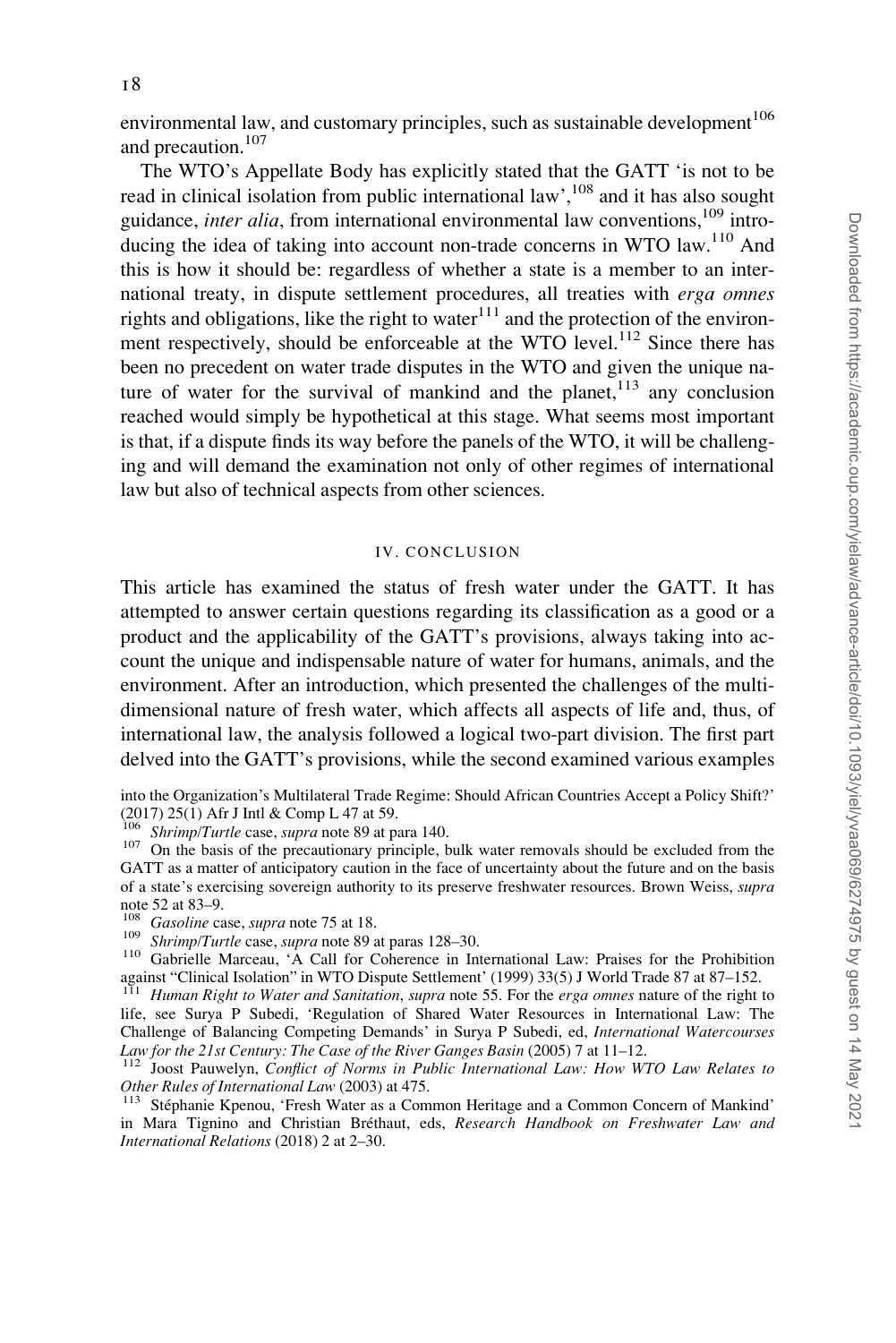of WTO jurisprudence for comparison. The fact that water trade disputes are absent from the palette of the WTO leaves us no choice but to seek guidance from existing case law and practice.

An analysis of the differences between bottled and bulk water was conducted so as to decide whether each of these two forms of water in the market can be classified as goods or products under the GATT. The case of bottled water comes without serious objections that it constitutes a product and falls within the GATT's provisions; on the contrary, there are certain reservations for the acceptance of bulk water as a product of international trade. In order to provide predictability and a basis for regulation on international bulk water trade, which is indisputably a reality, it has been suggested that it be considered as a good under the GATT.

In this context, fundamental provisions of the GATT, such as Articles I, III, and XI apply. These provisions were analysed and applied analogically through hypothetical examples of state practice. Special emphasis was placed on Article XX, which contains the general exceptions that can justify trade restrictive measures under certain circumstances. For the purposes of this article, two exceptions were found to be most relevant, those of subparagraphs (b) and (g). Subparagraph (b) allows states to adopt trade restrictive measures that are necessary to protect human, animal, or plant life and health, and subparagraph (g) provides for measures that prohibit international trade of goods and apply also on the domestic level in order to conserve exhaustible natural resources. Of course, these requirements for trade restrictive measures must be met cumulatively with the requirements of the chapeau of GATT Article XX.

The terminology of the GATT's provisions as well as the technical characteristics of freshwater resources and their important role for humanity required a special reference to certain expressions. The applicability of the terms 'like products,' 'exhaustible natural resources,' 'same conditions,' and 'critical food shortages' was tested in international water trade. The conclusion drawn is that, for the justification of a water trade restrictive measure, an integrated approach is necessary; also, it must be examined on an ad hoc basis, taking into account factors not only from international law but also from other sciences, such as hydrology.

Certain disputes from the jurisprudence of the WTO appear to be most compatible with possible future disputes on water trade. Again, attention was placed on case law including adjudication on the exceptions of GATT Article XX(b) and (g). The preconditions of the subparagraphs along with those of the chapeau of Article XX that need to be met for the justification of trade restrictive measures for environmental purposes render the latter rather difficult. However, fresh water demands a different, more protective approach, due to its uniqueness; when there is a risk for the population and the environment—for example, due to water scarcity—international trade of fresh water must be restrained for the protection of present and future generations. This is not merely an international law obligation but, rather, a life imperative, based on ethics and human rights.